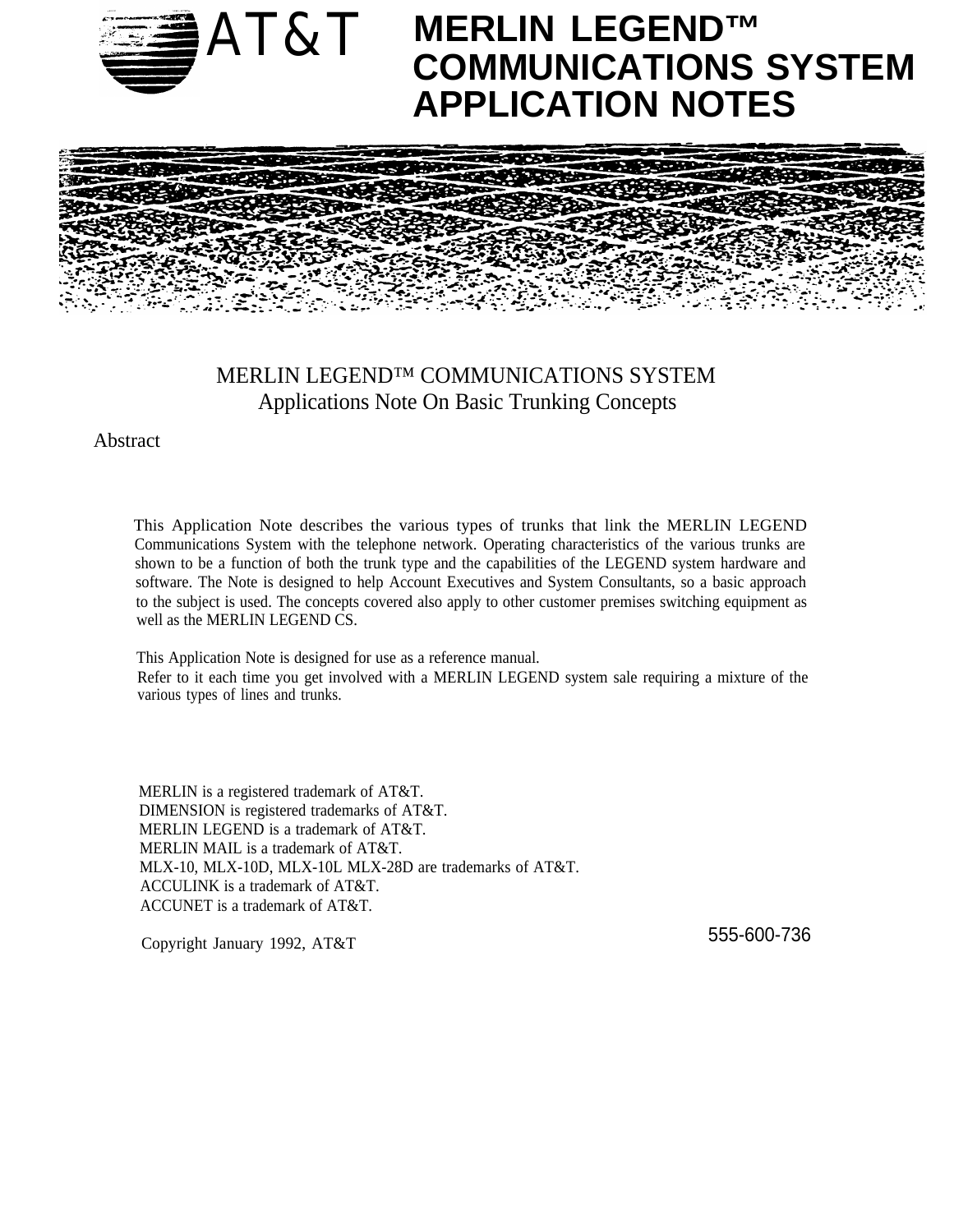Issued January 1992

Copyright 1991. AT&T

555-600-736

Jim Pastorius Kevin Lyons Writers/Editors

Contributors:

A. Cohen D. Guerro V. Illuzzi R.G. Koppenheffer D. Margolis S.W. Osborne H.T. Reeve M. Stevenson B. Tannu C.A. White J. Webb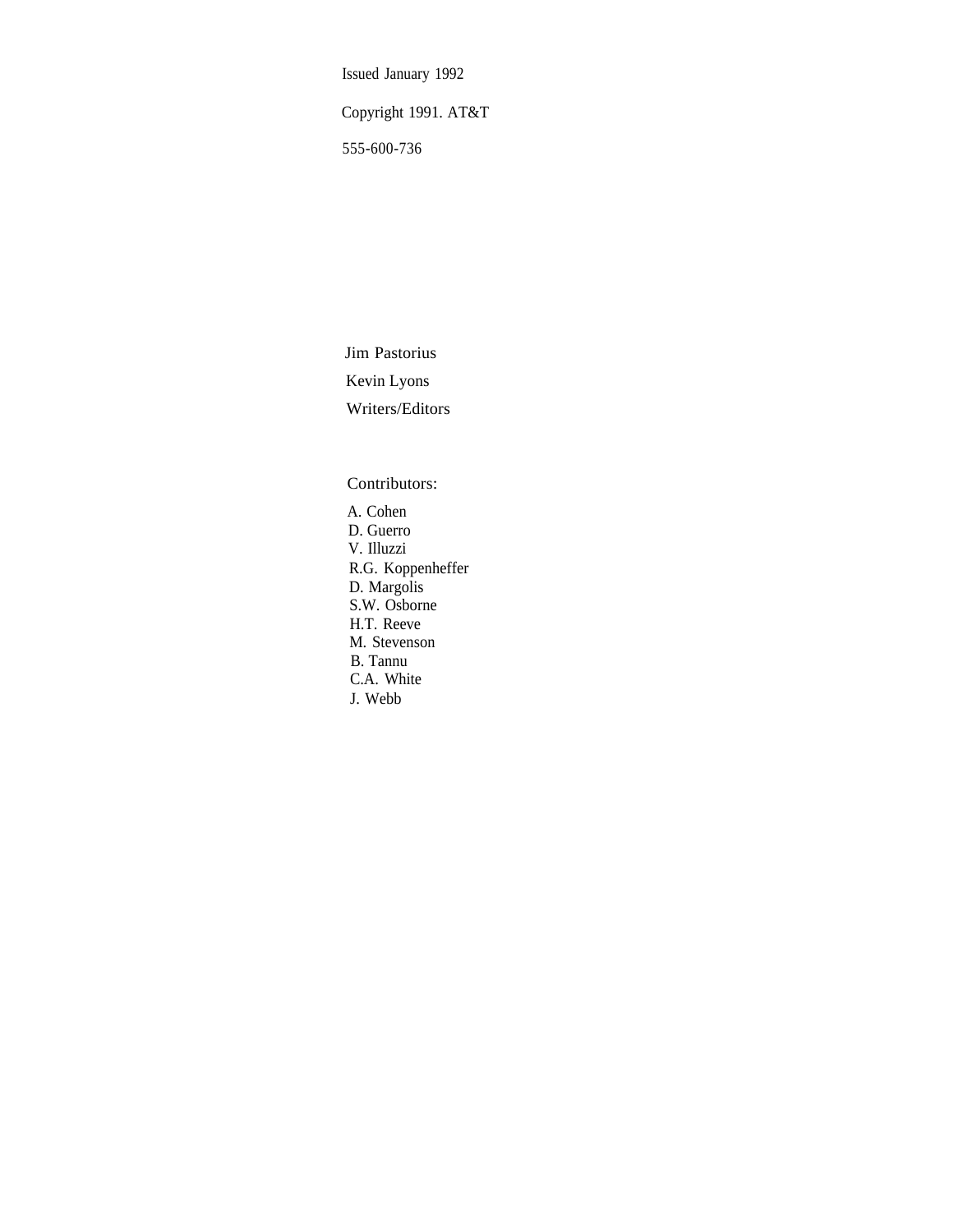#### **MERLIN LEGEND TRUNKING CONCEPTS APPLICATION NOTE INDEX**

| Introduction                                                                                            | 2                          |
|---------------------------------------------------------------------------------------------------------|----------------------------|
| Tip & Ring Explained                                                                                    | 2                          |
| Lines & Trunks                                                                                          | 3                          |
| Loop-Start Trunks                                                                                       |                            |
| Operations<br>Potential Problems<br>When to Use L/S                                                     | 4<br>$\frac{5}{7}$         |
| <b>Ground-Start Trunks</b>                                                                              |                            |
| Operations<br>Potential Problems<br>When to Use G/S                                                     | 9<br>10<br>10              |
| Direct Inward Dialing                                                                                   |                            |
| Operations<br>Signaling Characteristics<br><b>LEGEND</b> Operation<br>Administration<br>When to Use DID | 11<br>12<br>13<br>13<br>15 |
| <b>TIE Trunk Operations</b>                                                                             | 15                         |
| <b>Tandem TIE Trunk Operations</b>                                                                      | 16                         |
| Transferring Calls Over TIE Trunks                                                                      | 17                         |
| TIE Signaling and Implementation                                                                        | 17                         |
| <b>Off-Premises Stations</b>                                                                            | 19                         |
| T-1 (DS1) Service                                                                                       | 21                         |
| Data Communications Equipment                                                                           | 23                         |
| <b>DS1 Facility Services</b>                                                                            | 26                         |
| <b>Hotel/Motel Trunks</b>                                                                               | 29                         |
| <b>LEGEND Line/Trunk Hardware</b>                                                                       | 30                         |
| Administration                                                                                          | 35                         |
| Considerations                                                                                          | 35                         |
| References                                                                                              | 36                         |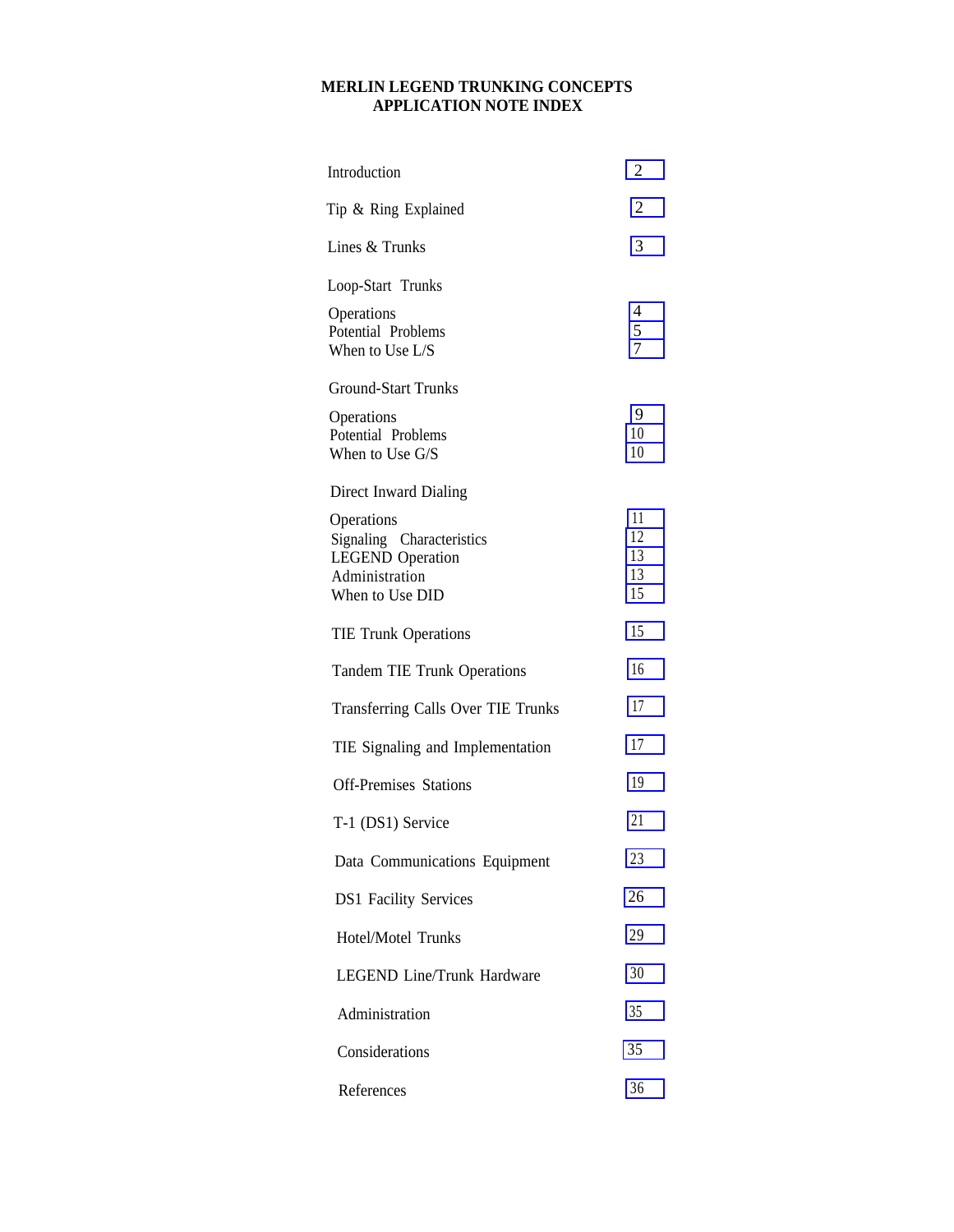# **INTRODUCTION TO TRUNKING CONCEPTS**

<span id="page-3-0"></span>The way lines and trunks have been used to meet customers' needs over past decades is rapidly changing. T-1, ISDN technology, fiber optics, and other advances in telecommunications are forcing us to rethink what lines and trunks should be used for a PBX or Key system. It is critical, however. that everyone involved in giving customers the most advanced, yet economical. system have a basic understanding of the concepts which are the foundations for sending and receiving telephone voice and data messages.

The goal of this Application Note is to explain the various types of lines and trunks which may connect to the MERLIN LEGEND Communications System. The Note focuses on the concepts of each type of line or trunk. While it also covers major interactions between the LEGEND system and the various lines/trunks, it is not aimed at explaining everything needed to install, initialize. and maintain them on the system. This is fully covered in the LEGEND System Installation, Programming, and Maintenance Manual. Additional information on lines and trunks may be found in the LEGEND PBX and Key Systems Planning Guides, as well as the Systems Reference Manual.

# **TIP AND RING EXPLAINED**

The terms "Tip" and "Ring" occur inevitably in any description of telephone lines and trunks.

These terms originated in the early days of telephony when telephone connections were made by an operator who inserted a plug into a jack. This plug was similar to the plug on a set of conventional stereo headphones in that it had three conductors. These conductors were the "Tip," corresponding to the tip of the plug. the "Sleeve," the longest Conductor at the base of the plug, and a ring of metal between the Tip and the Sleeve called "Ring."

The Sleeve was connected to a local electrical ground at the subscriber's premises and did not carry a signal to the telephone company Central Office (CO). The Tip and Ring conductors each connected to a wire that carried signals to the central office.

The terms became solidly embedded in telephone jargon and are still used in modem, electronic switching even though the actual "tips" and "rings" have long since disappeared. Today the terms Tip and Ring are used primarily as means for people in different places to identify precisely where each individual wire in each pair of wires (in a huge bundle of wires) needs to be connected. When a pair of wires is reserved for service as a trunk, one wire is designated Tip and the other wire is designated Ring.

During the process of ordering telephone service, a line assigner at the local operating company will reserve a pair of wires for each line or trunk ordered. Each individual wire in the bundle is identified by a unique color or combination of colors. Each trunk will have one color-coded wire assigned as the Tip lead and one color-coded wire assigned as the Ring lead of that particular trunk. For instance, a cable might contain one solid blue wire which would be reserved as the Ring lead on a given trunk, and one blue-and-white striped wire which would be reserved as the corresponding Tip lead for that same trunk. The line assigner will then furnish this information to installers at the customer's premises and technicians in the central office. In this way technicians can coordinate their installation work and make the proper connections between the customer's telephone equipment and the operating company's central office.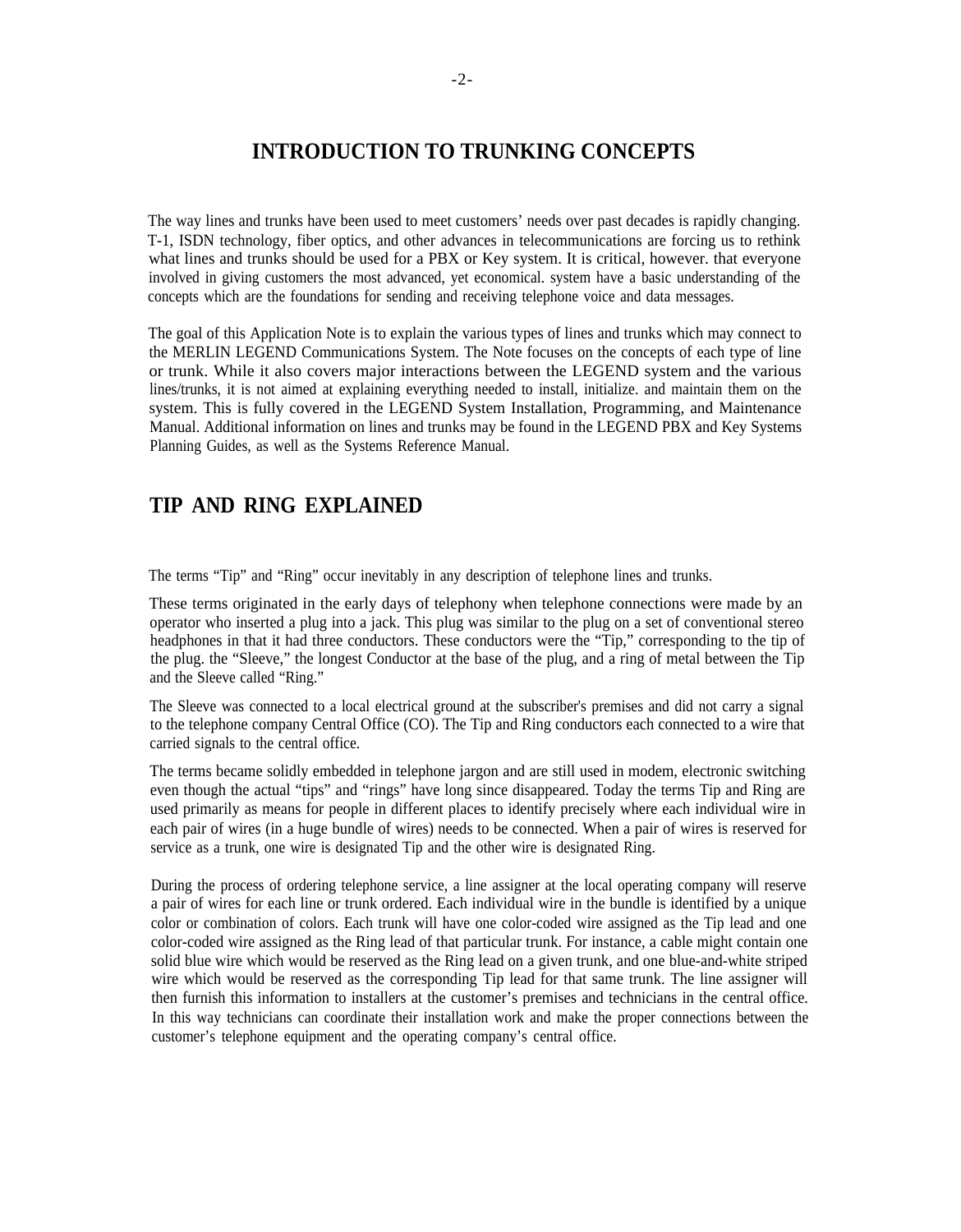# <span id="page-4-0"></span>**LINES AND TRUNKS**

Telephone lines and telephone trunks are facilities that carry voice or data communications. They are similar in form and function, and the two terms are usually treated as if they are interchangeable. The fundamental difference between a line and a trunk is that a line connects a station instrument to a switching system, and a trunk connects one switching system to another switching system.

The connection between your home phone and the telephone company's central office is a line. The telephone facilities that serve key systems are also telephone lines, since a station in a mechanical key system accesses a telephone facility by pressing the specific button that corresponds to the exact facility desired. In a mechanical key system no switching takes place.

MERLIN LEGEND can be administered as a PBX, a telephone switching system that happens to be located on a customer's premises. A person using a LEGEND system telephone can access a wide variety of facilities, none of which need to be permanently connected to that specific voice terminal, by dialing a code (such as "9") and having the PBX select one facility from a group, or pool, of facilities. The voice connection from that station is then electronically switched to the selected facility.

Meanwhile, the facility that connects the voice terminal (station instrument) to the PBX is called a station line. In this example the voice terminal corresponds to your home phone, and the Legend system represents a scaled-down central office. Even though the station and the switching system are both in the same building, a facility that connects a station instrument with a switching system is a line.

Most of the facilities that connect the LEGEND system to the local central office are properly called trunks, but there are some misconceptions about this simple definition. Many PBXs, including MERLIN LEGEND, support Personal Lines. These facilities typically appear on a voice terminal button and pass transparently through the PBX, without being switched, to the central office. Selecting a personal line button on a voice terminal and lifting the handset brings dial tone directly from the central office.

Historically, most telephone operating companies automatically engineered a trunk to better standards than a line in a process called "conditioning." The central office equipment and the cable path used for trunks had a meet higher standards for transmission quality than equipment used for line. Today most operating companies are removing this provision from tariffs, and if a PBX requires conditioned trunks they will probably be available on an extra-cost basis.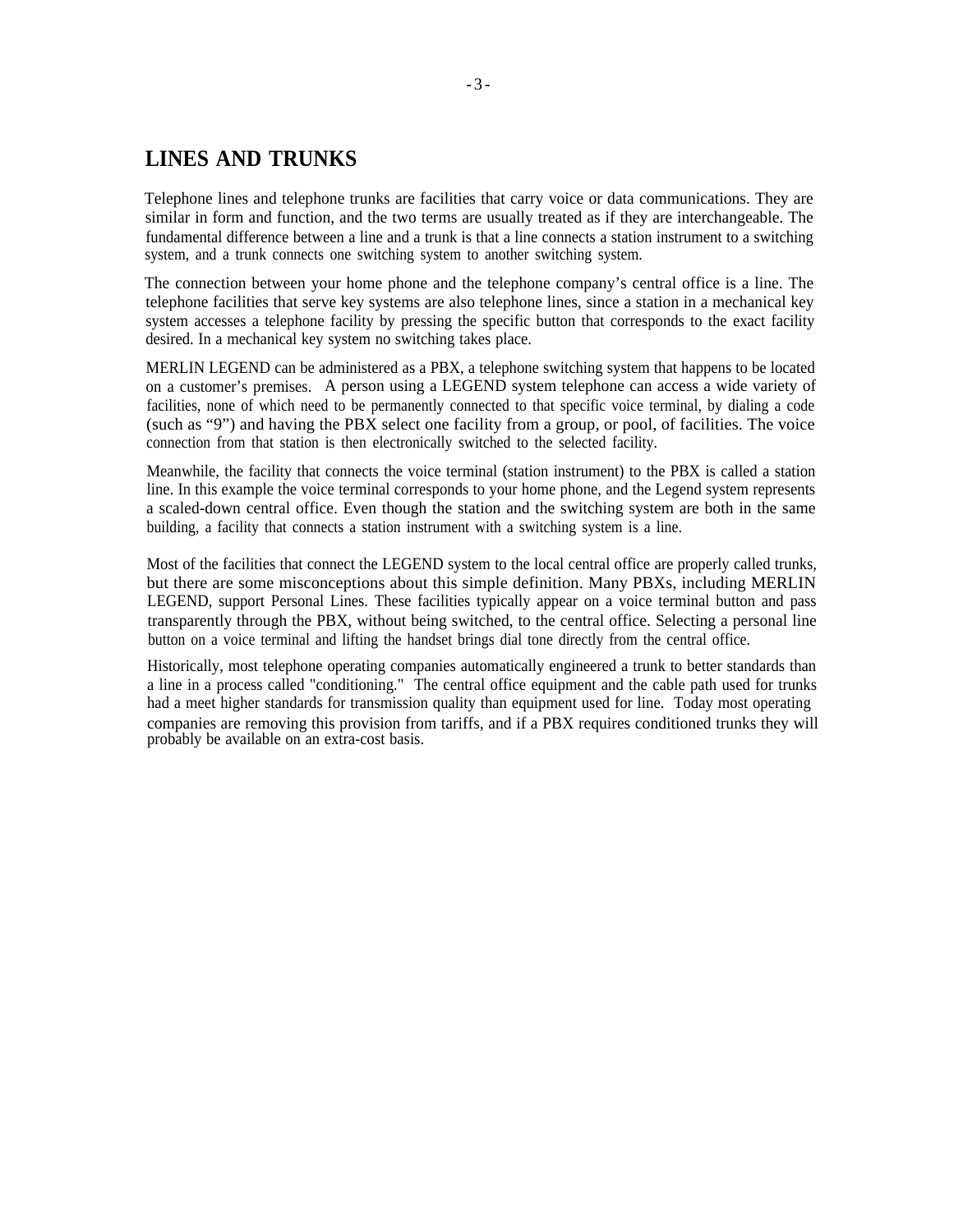# <span id="page-5-0"></span>**LOOP-START TRUNKS: OPERATIONS**

Loop-start facilities are the simplest and most common end-user facilities in the nation-wide telephone network. Loop-start facilities provide virtually no supervision between the central office and the customer premises equipment (CPE). For this reason, loop-start facilities are usually suited for use with telephone systems that provide human supervision. Loop-start facilities are primarily intended for single line sets, key systems with line status lights, or older PBXs. Loop-start facilities are generally not well suited for use with PBXs that provide mechanical or electronic supervision.

A loop-start line or trunk consists of two wires running from the Central Office to the Customer Premises Equipment (CPE). For historical reasons these wires are called Tip and Ring. (The term Ring, when applied to one of the leads in a line or trunk facility, does not refer to the ringing signal sent to announce an incoming call.) The CO applies battery voltage to the Ring lead and connects the Tip lead to ground. These wires meet at a switch in the CPE that is normally open, and are bridged by ringing detection equipment (such as the bell in a single line set) which provides a high electrical resistance.

Telephone equipment on a loop-start facility signals the central office that it needs the facility for an" outgoing call by closing this switch between the Tip and Ring leads. This may be as simple as lifting the handset from the switchhook if the equipment is a single line set. When this switch is closed the resistance between the 17p and Ring leads drops low enough to allow battery current to flow in a "loop" running from the CO out to the CPE, and back to the CO. When the CO detects current flowing through the loop it provides dial tone for an outgoing call.

The central office signals an incoming call on loop-start facilities by sending a ringing signal on the line. These are the only two signals that are uniformly used by loop-start facilities.

It is important to note that these signals do not give advance warning of a change in switchhook state. The only signal that the CPE sends to the central office that it is seizing a loop-start facility is the act of going off-hook on that line. The signal from the central office that alerts the CPE to an incoming call is the ringing signal received at the CPE at the same time *or slightly after* the call is connected to the facility.<sup>2</sup> Also, it should be noted, there is no defined method for a central office to terminate a call, so there is no reliable way to force a disconnect when only one of the two parties on a call hangs up.

2. See *[The Problem of Glare](#page-6-1)* in the next section.

<sup>1.</sup> Actually, the proper term here is impedance, not resistance, but the effect is the same for all practical purposes, no current flows.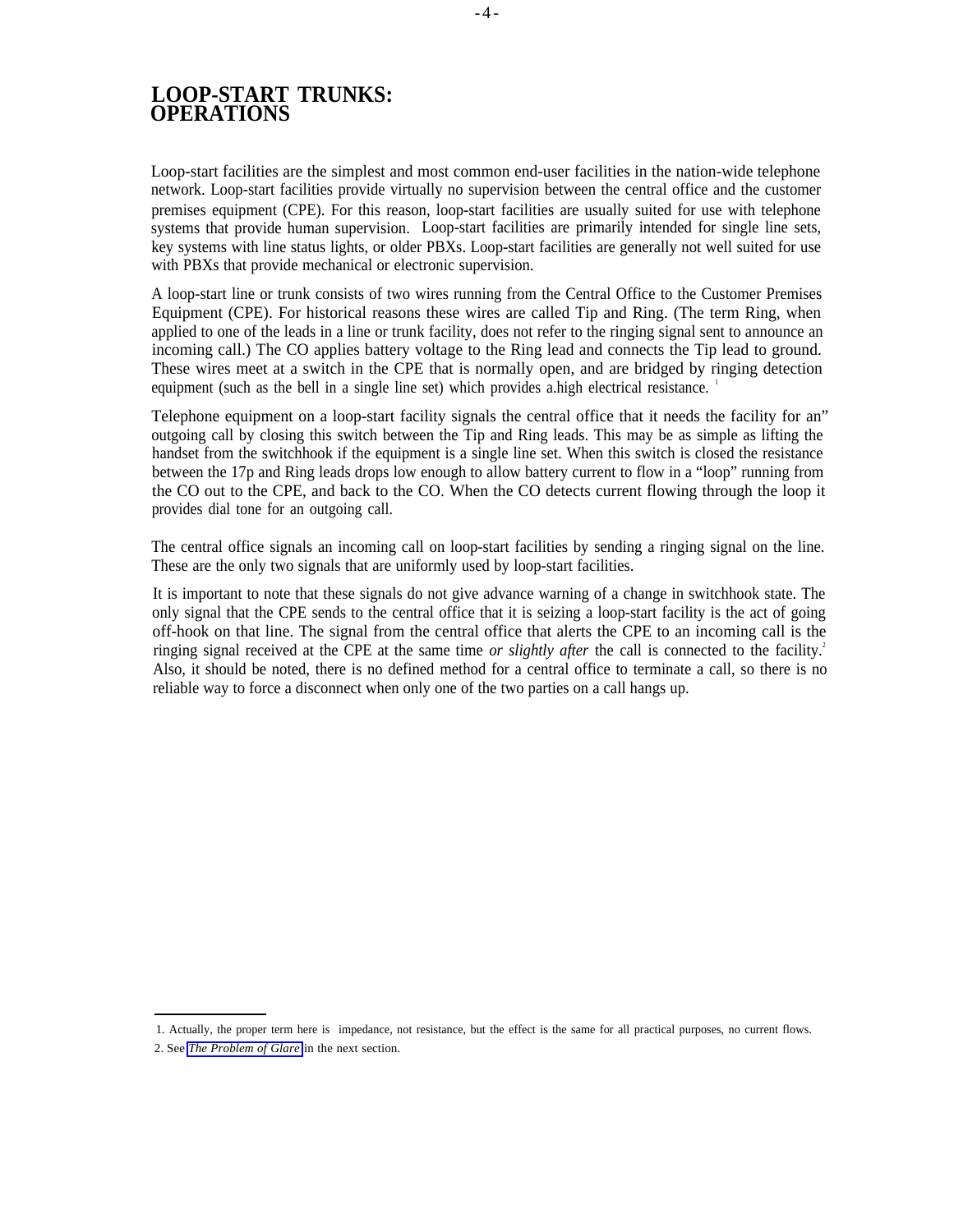# <span id="page-6-0"></span>**LOOP-START TRUNKS: POTENTIAL-PROBLEMS**

The most common application for loop-start facilities is single line residential service. Many of the disadvantages of a loop-start trunk in a PBX environment can be inferred from the operation of a loop-start residential telephone line, like the one you have at home.

# <span id="page-6-1"></span>**The Problem of Glare**

Perhaps, at least once in your life, you've picked up your home phone to make a call. only to hear a startled voice saying "hello?" instead of dial tone. This is called glare. Glare is the most obvious problem associated with loop-start facilities. This is due to the interaction of the extremely simple methods of signaling that a line is being seized.

When a call for a given loop-start facility comes in to a central office it is connected to the proper facility, and the signal from the central office ringing generators (90 volt, 20 cycle alternating current) is super imposed onto it. The central office ringing generators provide the ringing signal in a cycle of two-secondson (ringing), and four-seconds-off (silence). ringing signal to start at the reception of each individual call, so it is entirely possible for one call to be connected to a loop-start facility during the ringing period of the ringing cycle, and the next call to be connected during the silent period of the ringing cycle. An incoming call may be present on a loop-start facility for up to four seconds before ringing begins.

In a low traffic, single line, residential telephone situation this problem is uncommon, and sometimes it's even amusing. Even though the connection is made without warning in a residential situation there are only a few people that the incoming caller could be trying to reach. The problem, however, is more noticeable with higher traffic, multiline key systems. But since most key systems are relatively small and typically have close human supervision over line status and selection, these problems are usually identified and resolved quickly.

With a PBX, such as MERLIN LEGEND CS, the problem of glare becomes more serious and comples. Since ringing current is the only way that the central office can signal the PBX of an incoming call, and since the PBX typically asssumes that a facility is available until it receives the first cycle of ringing current, it's possible for the PBX to try to place an outgoing call on a loop-start trunk that has just been seized by the central office and is carrying an incoming call. The PBX thus connects, without waring, two parties who did not intend to reach each other.

A PBX trunk typically carries much higher levels of both incoming and outgoing traffic (more tails per hour) than a residential telephone line, so glare is statistically more likely to occur on a PBX trunk. Meanwhile, the ordinary station users on a PBX exercise little direct supervision over the individual trunks in the system.

On the simplest LEGEND system, one without Automatic Route Selection (ARS), a station user would typically lift the handset and hear dial tone from the PBX. The user would then dial an access code to a trunk or group of trunks, and wait for dial tone from the CO. It is at this point that the user might suddenly say "hello" to an unexpected incoming caller.

Features such as ARS magnify the problem. When the LEGEND system is administered for ARS the PBX is a "slenderized" system. It holds the digits that are dialed, selects the appropriate trunk, and then goes offhook. LEGEND then waits two seconds on this trunk (under normal circumstances this is long enough to obtain dial tone from the CO), and then dials the telephone number. Notice that LEGEND doesn't actually recognize dial tone, and it cannot recognize glare, it just waits two seconds and dials.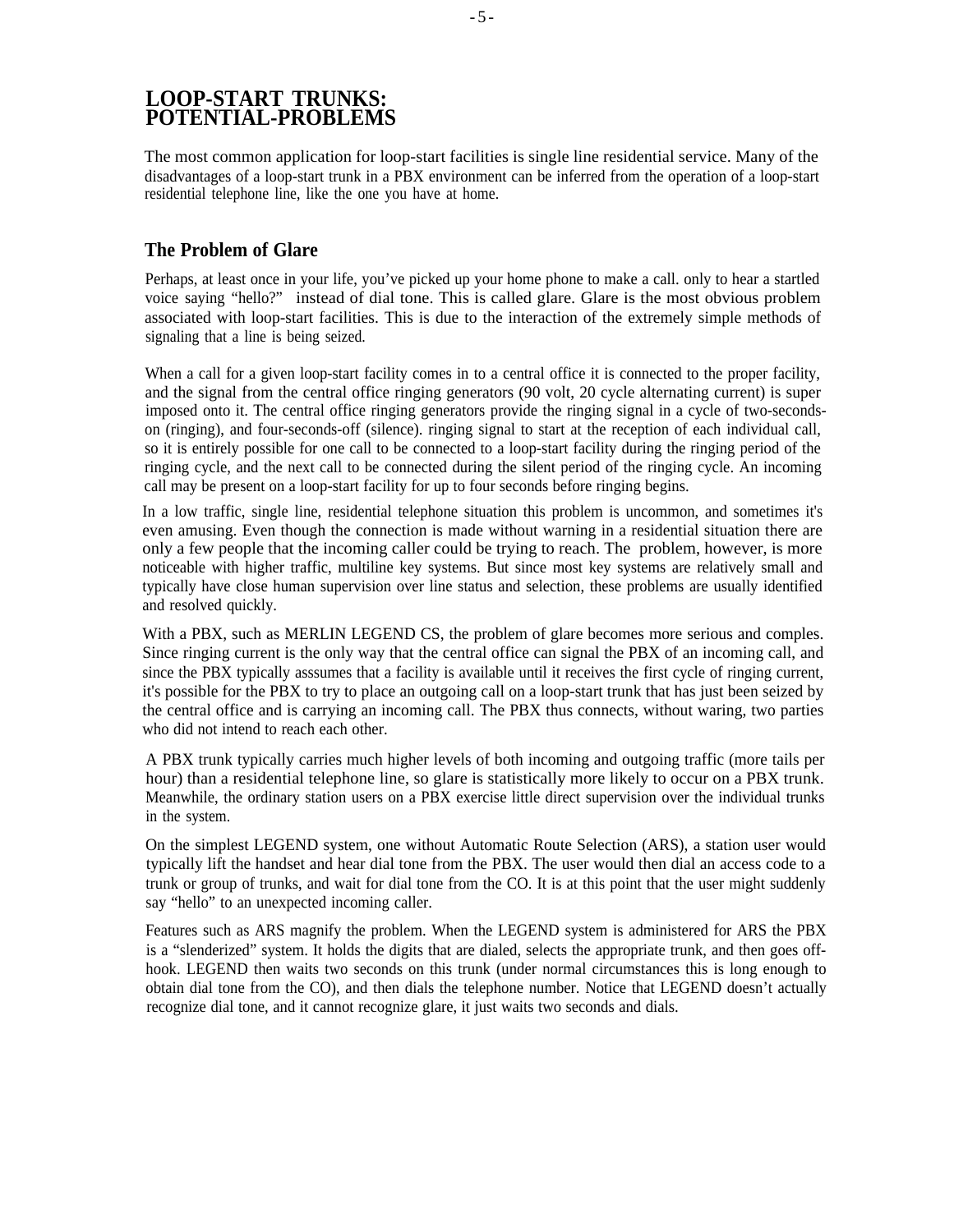The ARS feature also isolates the station user from the specific trunk, and even the group of trunks. that carries each outgoing call. Other features. such as Callback Queuing (LEGEND) or Busy-to-Idle (System 25) reminders, allow station users to seize trunks moments after a previous conversation concludes, and easily fast enough to beat a ringing signal on an incoming call.

The glare problem can also be compounded if the PBX customer has terminals or computers that place outgoing data calls without human supervision. If a terminal seizes a line for an outgoing call and encounters glare it will probably disconnect (hanging up on the incoming caller), record a line failure. and try again. The data user may become annoyed that a call attempt failed, but will never know about the rude reception that was just given to a potential customer.

#### **Automated Attendant Ghost Calls and Loop-Start Facilities**

Several customers with loop-start facilities and the Automated Attendant have reported problems with ghost calls. The human attendant who handles overflow calls from the Automated Attendant will notice that often, when the phone rings there will be no one there. or occasionally the attendant will pick up the ringing phone and hear dial tone.

The problem is caused by the fact that the Central Office does not send a reliable signal to force a disconnect at the telephone terminal when only one party on a loop-start line call hangs up. Until the second party hangs up, the loop-start line is considered in use by the CO, and can not be used to receive a new call. This happens sometimes with ground-start trunks as well, since there is usually 20-40 seconds for front end disconnect to pass through.

Consider the case of an automobile dealer that uses the Automated Attendant to direct calls to the new car sales, used car sales, parts, and service departments. During the course of the day, the alder will receive several calls from people who, for one reason or another, hang up while waiting for the Automated Attendant.

Since there is no positive disconnect on loop-start facilities, (the CO does not signal the set to hangup), the central office will continue to hold up the connection to the PBX. When this "connection" reaches the Automated Attendant, the usual list of dial-selectable destinations will be recited, but since there is no longer anyone on the call there will be no response. The Automated Attendant will time out and, in the absence of a positive response, it will assume that it is dealing with a caller who has a rotary dial phone. It will then forward the abandoned call to the human backup attendant. This person's phone will ring, but there won't be anyone there. The condition can also give the perception that the caller was cutoff.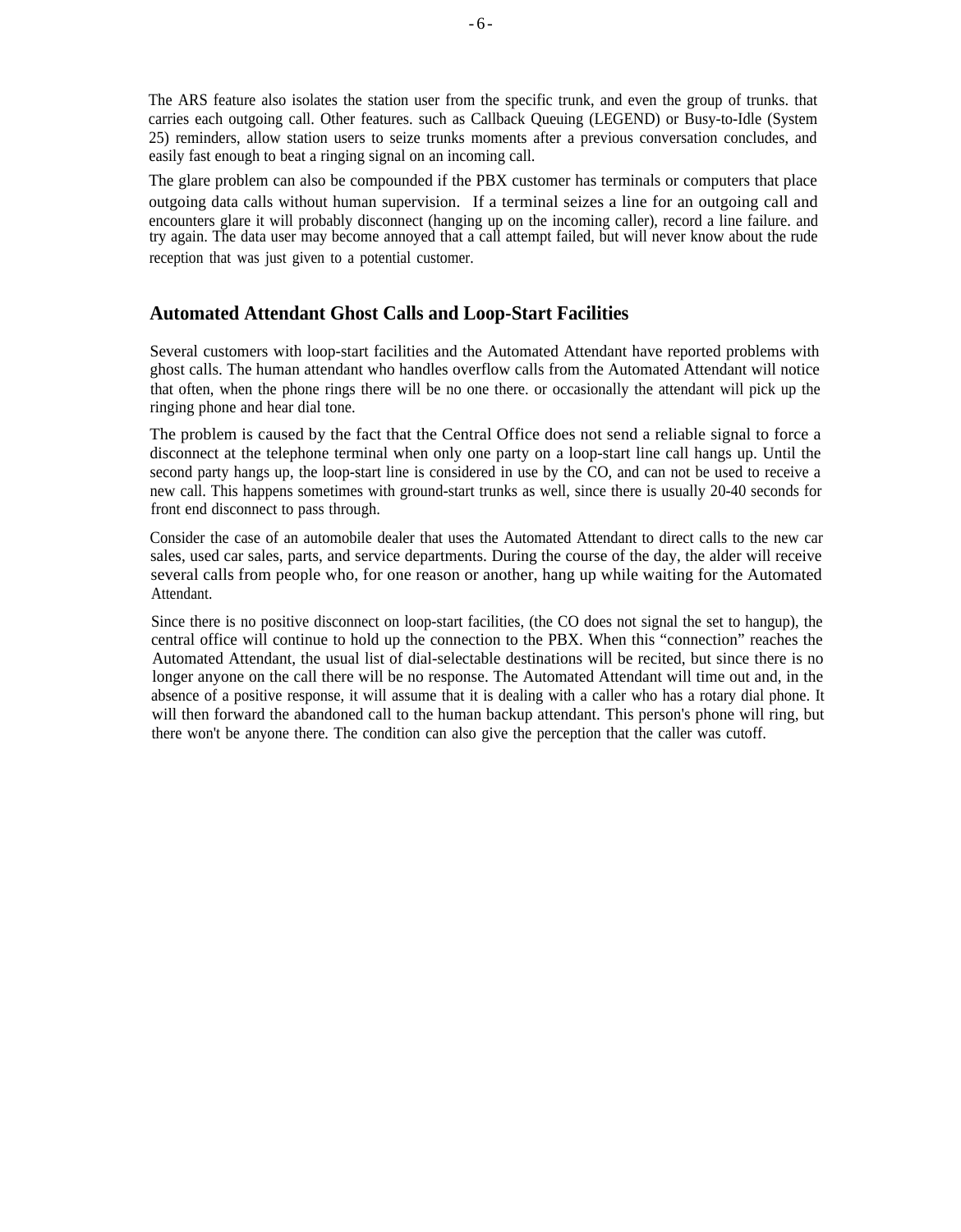# <span id="page-8-0"></span>**LOOP-START TRUNKS: WHEN TO USE LOOP-START TRUNKS**

There are two times when you consider the use of loop-start facilities: when you *should* use loop-start facilities and when you *must* use loop-start facilities.

#### **Proper Loop-Start Facility Applications**

If loop-start facilities are prone to problems such as glare why are they still in use?

Most of the problems associated with loop-start facilities only come into play with automated PBXs. Loop-start facilities are perfectly acceptable for use with single-line telephones, key systems, and manual (cordboard or switchboard) attendant operated PBXS. <sup>3</sup>Some PBXs, especially those that cannot be administered by the customer, can operate properly with with loop-start facilities for one-way incoming and one-way outgoing trunks, that must be handled by an attendant.

Besides, the cost of converting all of the loop-start customer and CO equipment currently installed to ground-start operation would be an incremental expense.

**Note:** Loop-start trunks **are not recommended** for use with the MERLIN LEGEND configured for PBX mode operation. Ground-start trunks are *always* preferred.

#### **Unavoidable Loop-Start Facility Applications**

One situation that will require the use of loop-start facilities on the LEGEND system would be the connection of Centrex lines to the PBX. In some regions, Centrex is also called Essex or Centron lines. Most operating companies will provide Centrex service only on loop-start facilities. Some operating companies may consider converting the lines to ground-start facilities as an extra-cost special assembly, but this is at the operating company's option. Currently, the LEGEND system does not support the use of GS Centrex.

Consider the case of a state government. In the early seventies the state linked all departments, large and small, in one Centrex system in order to control inter-departmental message unit expenses. The individual departments terminate their Centrex lines in large, non-uniform key systems.

Now, departments like Motor Vehicles and the State Police, have grown to the size of small companies and occupy their own buildings. The Centrex is no longer capable of providing efficient internal communications for the large departments, and traffic demands from large departments are swamping service to smaller departments. The state would like to keep Centrex for convenient interdepartmental calling without message unit charges. The larger departments, however, need PBXs like the LEGEND system to take the load off the Centrex and for better internal communications. The local operating company will only provide Centrex service on loop-start facilities. In this case, some loop-start Centrex lines will terminate in the Legend system. Glare may occur on the Centrex lines. In general, **ground-start facilities are always preferred.**

<sup>3.</sup> Some true manual PBXs are probably still present in the field. but you are not likely to encounter one during the installation of a modern PBX. On a true manual PBX all calls, both incoming and outgoing, must be handled by an attendant. there is no way to dial a code such as "9" for an outside line. h is this close supervision by the attendant that makes loop-start facilities acceptable for use with manual PBXs.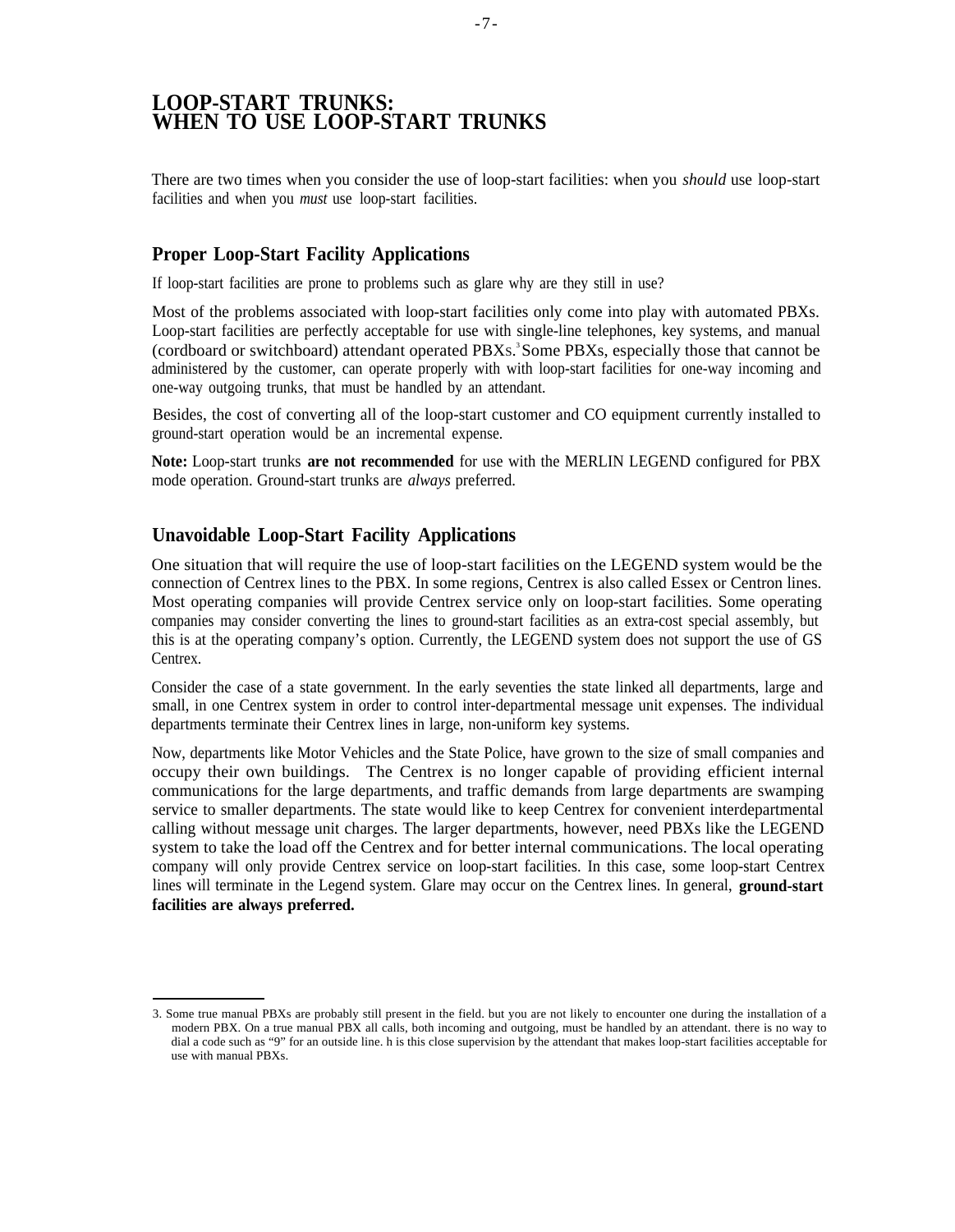#### **Cost**

Unfortunately, the most common reason for using loop-start trunks is the least valid. This reason is cost.

If a customer currently has a key system, service at that location is undoubtedly supplied by loop-start lines. Converting the lines to ground-start trunks may involve a longer installation intend, and may incur additional charges from the operating company. As a result, many loop-start lines are simply re-used as loop-start trunks when the key system is replaced by a PBX.

However, if a MERLIN LEGEND CS is used, the customer has the flexibility of using either Loop Start or Ground Start lines/trunks. This advantage not only eliminates out-of-service conditions, as would be required if new replacement lines had to be installed, but can be a major cost-break by using the more economical Loop Start Modules. Also, the combined GS/LS board is a key advantage of the LEGEND system in facilitating the coordination with the telephone company in converting from LS to GS. It's not necessary to provide a loop-start module, and then have to replace it with a ground-start board should the lines be converted.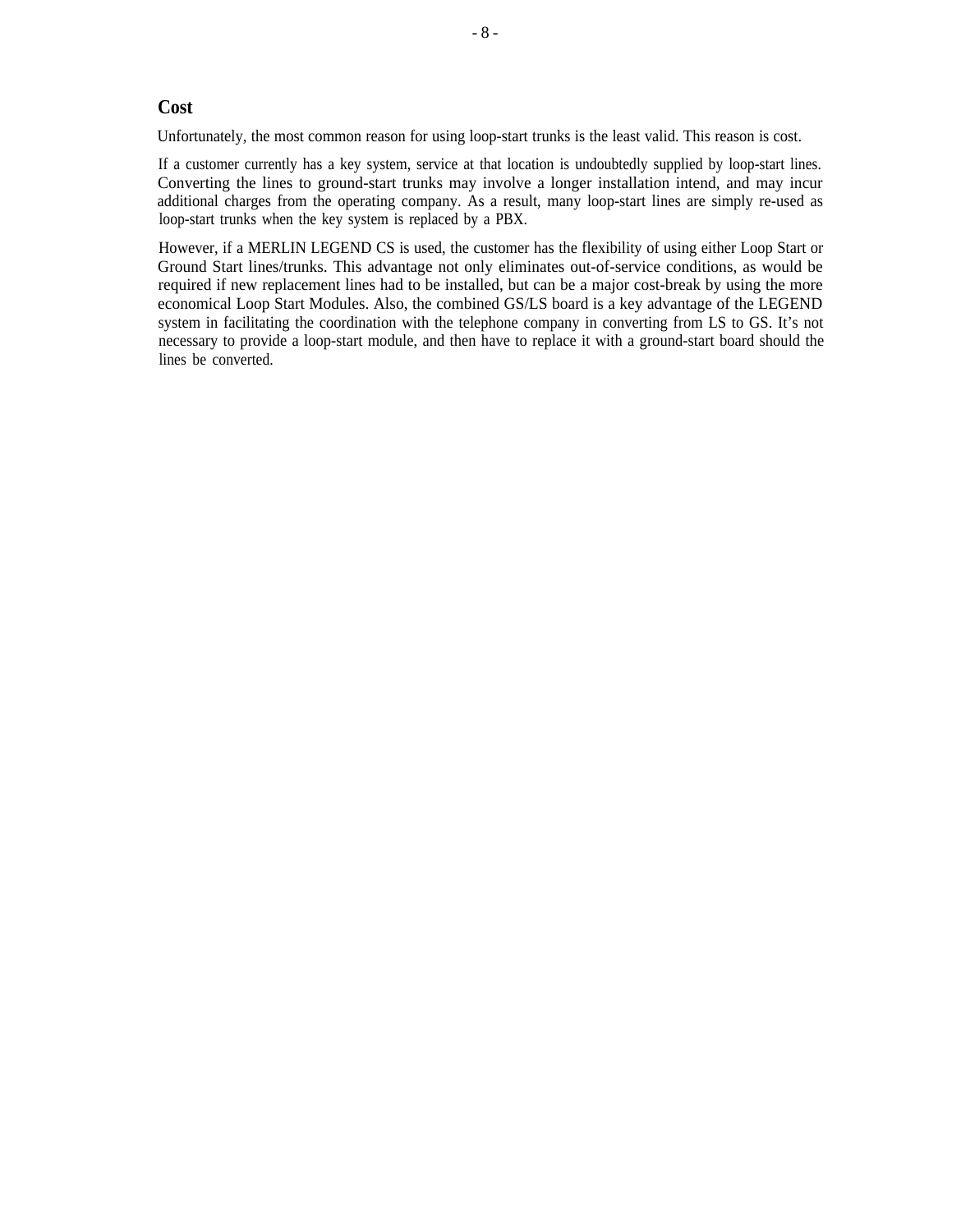# <span id="page-10-0"></span>**GROUND-START TRUNKS: OPERATIONS**

Ground-start facilities were specifically introduced to solve the problems that PBXs encounter on loop-start trunks. A ground-start facility provides an immediate signal when it is seized and it provides a positive signal when one party disconnects.

When a ground-start facility is idle the CO provides battery voltage on the Ring lead, but the CPE does not provide a ground on the Ring lead, and no current flows. Meanwhile, the CPE (LEGEND) monitors the Tip lead for ground at the CO, but the CO does not provide a ground on the Tip lead when the trunk is idle.

When the CO needs to seize a facility for an incoming call it selects an idle trunk, makes sure that the CPE has not applied ground to the Ring lead (no current is flowing), and the CO applies ground to the Tip lead. The ground connection on the Tip lead completes an electrical path, current begins to flow, and the CPE recognizes immediately that the facility has been seized for an incoming call. The CO also super imposes the ringing generators onto the facility, but ringing may not occur at once.

The significant operational difference here is that, unlike the signal from the ringing generators, the ground signal on the Tip lead is synchronized with the start of the incoming call. The CPE knows *immediately* that the facility is not available for outgoing traffic, even if it does not begin to ring for several seconds.

Ground-start facilities also provide a positive indication of a disconnection. When the distant party goes on-hook the CO removes battery from the Tip and Ring leads. Ground-start CPE (LEGEND) is designed to recognize this disconnect signal and remove its party from the facility. (This prevents the party from waiting for dial to to return, and prevent a toll restricted station from by-passing the restrictions.

Nearly all ground-start facilities are trunks, connecting PBXs with COs. There are only a few cases where round-start *lines* might be encountered. Some pay phones, especially older ones, use ground-start lines to obtain a positive disconnect signal and prevent a user from making multiple calls on a single coin. Also, some unattended data equipment uses ground-start lines so the modem can determine when to start dialing after going off-hook. Most modem equipment uses loop-start lines and alternate systems, such as a dialtone detector in the modem, instead of ground-start lines.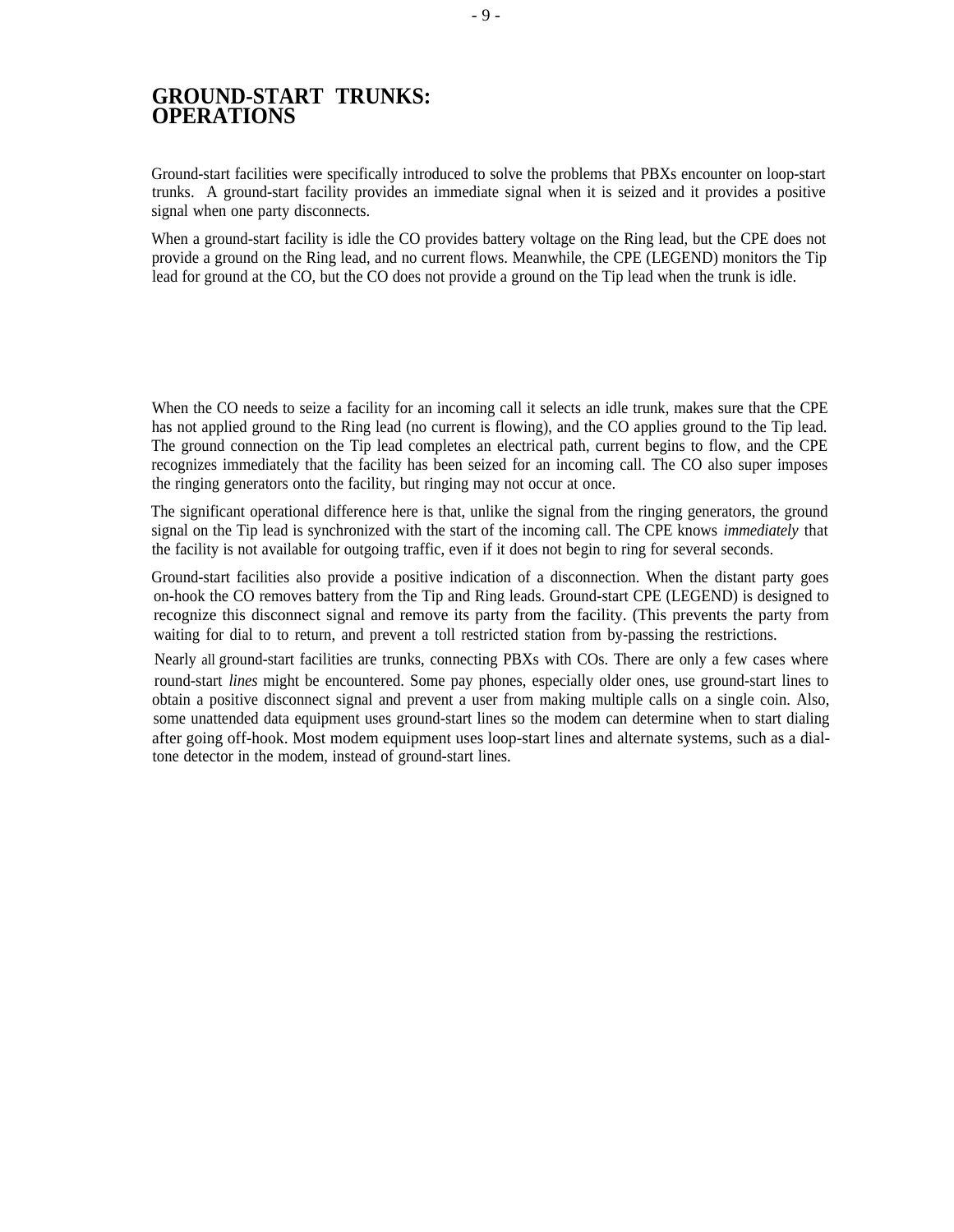# <span id="page-11-0"></span>**GROUND-START TRUNKS: POTENTIAL PROBLEMS**

There are very few problems that can occur when properly functioning ground-start trunks serve a properly administered PBX, since modem PBXs and ground-start trunks were literally made for each other. This Application Note does not cover the kinds of problems that can occur when a trunk develops a problem and no longer functions properly. Suffice it to say that a malfunctioning ground-start trunk may behave just as poorly as a malfunctioning loop-start trunk, but a properly functioning ground-start trunk will always outperform a properly functioning loop-start trunk.

It's possible that when a large key system customer upgrades to a PBX, the conversion from loop-start lines to ground-start trunks may extend the installation interval. It is still always best to convert, and accept the one-time inconvenience, in order to enjoy a much better grade of service over the long haul.

The most common installation problems involved with ground-start trunks are reversed Tip and Ring connections and improper grounding of the PBX.

# **GROUND-START TRUNKS: WHEN TO USE GROUND-START TRUNKS**

Ground-start trunks should be used for a MERLIN LEGEND Communications System when configured as a PBX.

They offer the following major benefits:

- 1. The Tip ground seizure signal virtually eliminates the possibility that a two-way trunk can be seized from both ends simultaneously.
- 2. The "window of opportunity" for glare is reduced from four seconds to a small fraction of a second.
- 3. Ground-start operation also provides a positive indication of network disconnect when programmed at the CO for Calling Party Control, allowing a PBX to disconnect a station when the outside party on a call hangs up.
- 4. The possibility of a user circumventing toll restrictions is eliminated.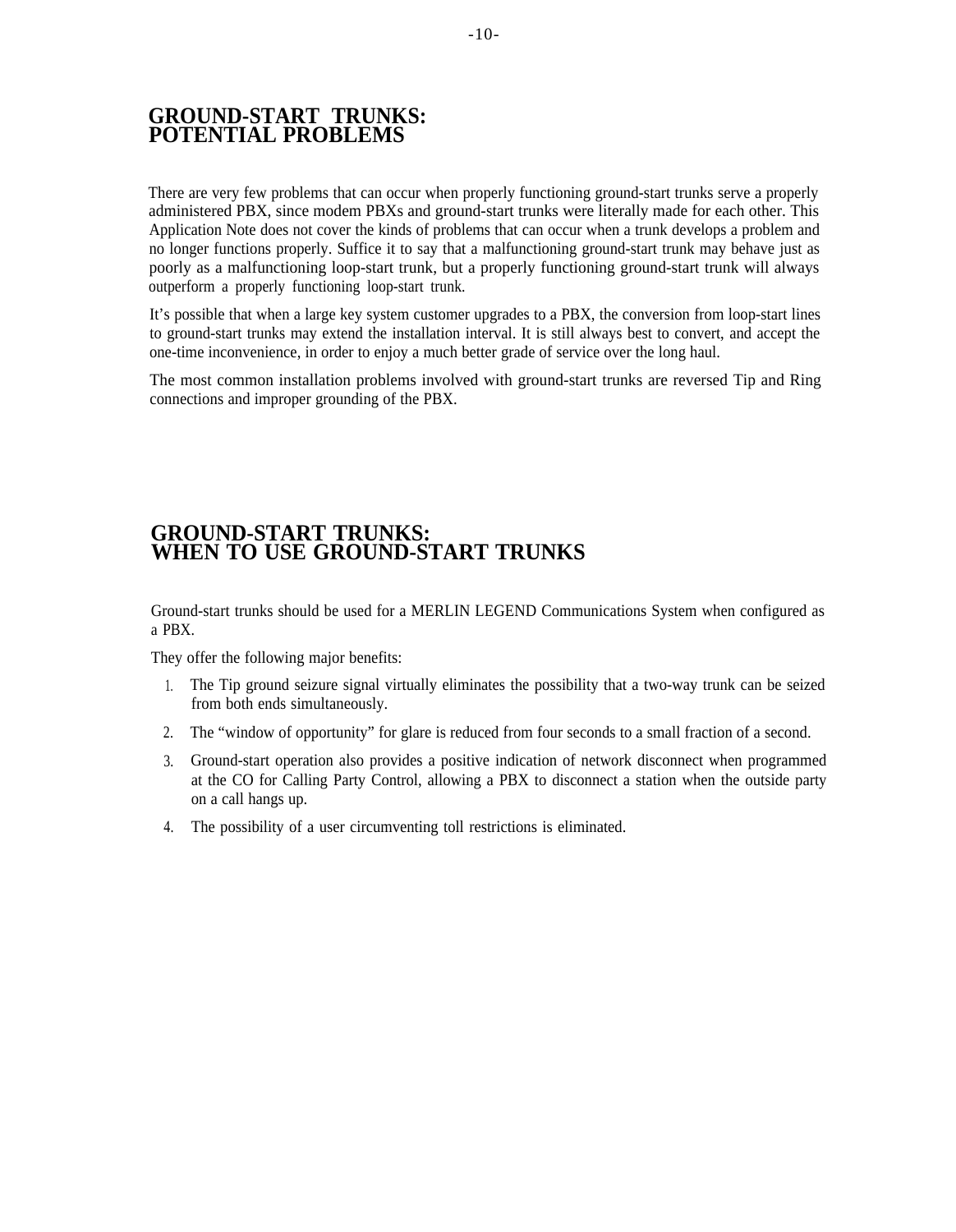# <span id="page-12-0"></span>**DIRECT INWARD DIALING (DID) TRUNKS: OPERATIONAL CHARACTERISTICS**

Loop-start trunks and ground-start trunks are simple, two-way local facilities, i.e., they can handle incoming and outgoing calls. The operation of loop-start and ground-start trunks can be understood by analogy to the residential service in your your home.

Direct Inward Dialing (DID) trunks are different. **DID trunks are not two-way trunks and cannot be used for outgoing calls from the PBX, they are only used for incoming calls.** Also, an individual DID trunk is not associated on a one-to-one basis with a telephone number. Instead, a group of DID trunks is associated with a block of telephone numbers, and any DID trunk in the group can carry an incoming call directed to any DID number in the block.

DID trunks take advantage of the switching capabilities of both the PBX and the CO. The first step in an installation involving DID service is to order a block of DID telephone numbers from the operating company and the DID trunks that this group of numbers will serve. **(Note:** There will *always be* more DID numbers than DID trunks.) This block is a list of sequential numbers that will route incoming calls to the corresponding DID trunks. The minimum number of DID numbers that must be ordered varies from operating company to operating company. Some companies require a minimum of 20 DID numbers per block. Others may require as many as 100 numbers, and each DID number is billed to the customer.

When planning a DID setup, it should be kept in mind that generally each DID number corresponds to a particular telephone station number or hunt group. The number 555-8743, for example, may correspond to station 743, or to a Direct Call Group 555-7724 (Group code 724).

When the CO receives a call on a DID telephone number, it first identifies the block of telephone numbers that includes this DID telephone number. It then determines the group of DID trunks that this block of DID numbers has been administered to serve. The CO then selects one of these trunks and (in most cases) checks to make sure the trunk is operating properly. If the trunk is not operating properly, the CO selects the next available trunk in the same group and checks again. If no working trunks are available the CO routes the incoming call to a reorder signal (a fast busy signal).

When an idle trunk has been selected, the CO signals the PBX that it has an incoming DID call. Then the CO sends a series of pulses that identify the station that is intended to receive the call. **(Note:** In Controlled Address Signal Outpulsing DID systems, described below, the CO signals the PBX that it has an incoming DID call and waits for an acknowledgement from the PBX. When the PBX properly acknowledges the signal the CO sends the addressing information and the call proceeds.) The addressing information is taken from the network, and is based on the number that was actually dialed by the person who originated the call. This permits each user to have exclusive use of a telephone number without requiring a dedicated trunk.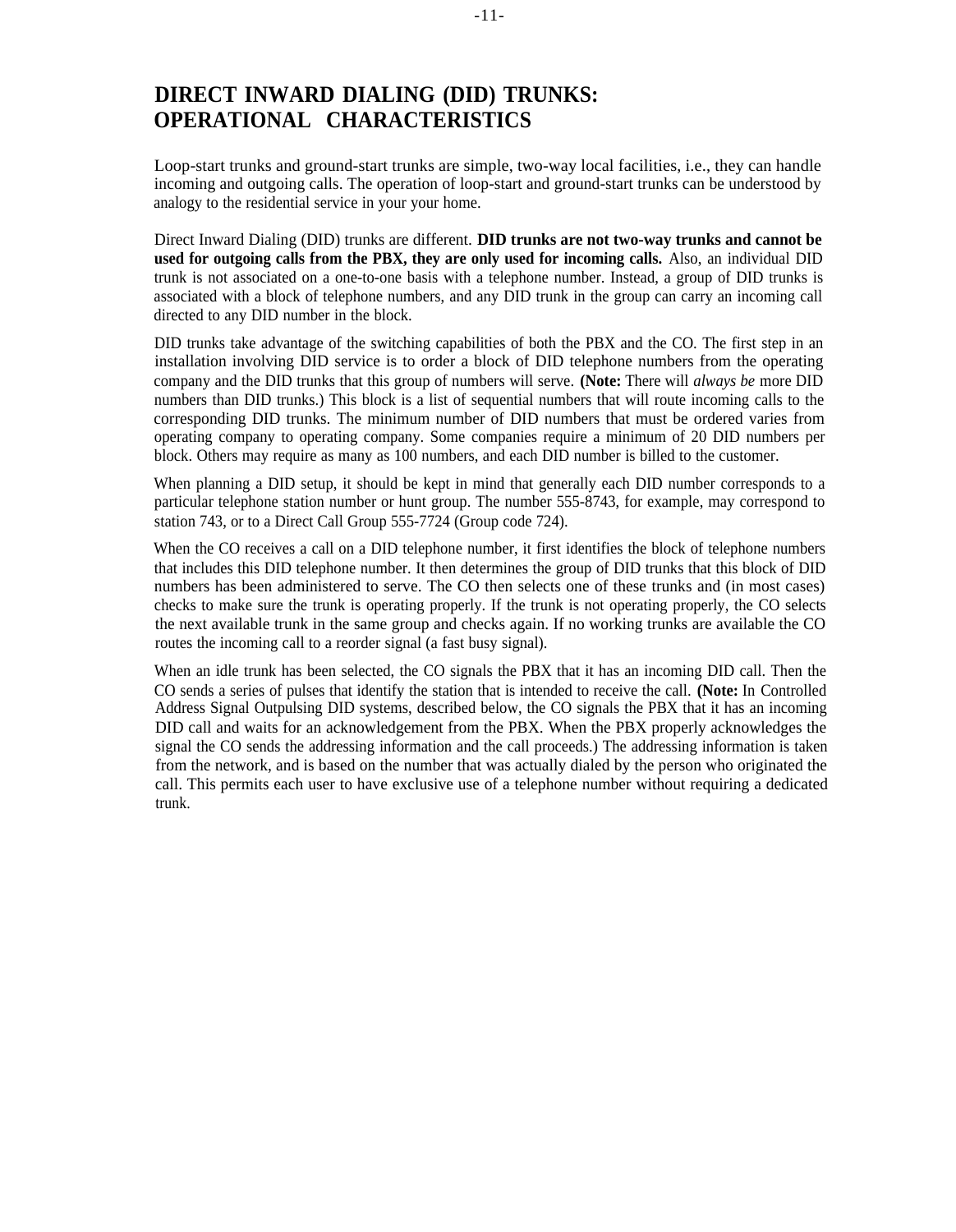<span id="page-13-0"></span>Once a trunk has been seized -- the PBX has been alerted to the incoming DID call, and the addressing information has been sent -- there are three possible responses from the PBX.

- a. The PBX will return an audible ringing signal if the desired voice terminal is available, if the call can be routed to a coverage position or attendant, or if the PBX can provide a recorded message (it will still ring first before providing the message). The calling party will not be charged unless the call is answered by a person or recorded message.
- b. A busy signal is returned to the CO if the desired voice terminal is not available and the call cannot be routed to a coverage position or attendant, or if all DID trunks are in use.
- c. A reorder signal is returned to the CO if the PBX cannot complete the call due to inadequate or faulty equipment, or if the PBX determines that the addressing information was incorrect or incomplete.

Calls to valid, but unassigned DID numbers, maybe routed to the PBX attendant.

#### **DID Trunk Signaling Characteristics**

The signaling associated with DID trunks is simplified a bit since DID trunks provide one-way incoming service only. The generic name for the type of signaling used by DID trunks is called Loop Reverse-Battery Signaling. The CO uses loop open (on-hook) and loop closed (off-hook) pulse signals to communicate with the PBX, and the PBX uses reversals of battery and ground, which reverses the flow of loop current on the Tip and Ring leads, to signal the CO.

The network controls whether current flows or doesn't flow, and the CPE detects the pulses of current.<sup>4</sup>The CPE controls the direction of the current flow, and the network detects the changes, or reversals, of current flow.

There are two different approaches to Loop Reverse-Battery Signaling: Immediate Address Signal Outpulsing and Controlled Address Signal Outpulsing. There are two varieties of Controlled Address Signal Outpulsing: Wink-start or Delay-dial.

| <b>Types of Loop Reverse-Battery Signaling</b> |                                      |            |  |
|------------------------------------------------|--------------------------------------|------------|--|
| Immediate Address Signal                       | Controlled Address Signal OutPulsing |            |  |
| Outpulsing                                     | Delay-dial                           | Wink-start |  |

Immediate Address Signal Outpulsing is the simplest method of providing DID service. It is the only method used by the least sophisticated COs (DID-capable Step-by-Step Central Offices), and it may be used by any CO if the available equipment requires it. With Immediate Address Signal Outpulsing, when the CO must route an incoming DID call to the PBX it seizes a trunk by closing the loop and allowing current to flow. Then it immediately begins sending the pulses that carry the call addressing information without waiting for an acknowledgement signal from the PBX.

Controlled Address Signal OutPulsing provides better coordination between the CO and the PBX. When the CO must route an incoming DID call to the PBX using one of the Controlled Address Signal

<sup>4.</sup> Notice that this is similar to the way that an analog voice terminal signals the PBX. When the voice terminal is on-hook (hung up) no current flows and the station line is idle. When the voice terminal goes off-hook the switchhook doses the loop formed by the Tip and Ring leads, current flows and the PBX prepares to accept a string of digits to dial for an external (or internal) call destination. In the case of DID, the network closes the loop and the PBX prepares to accept a suing of digits for an internal call destination.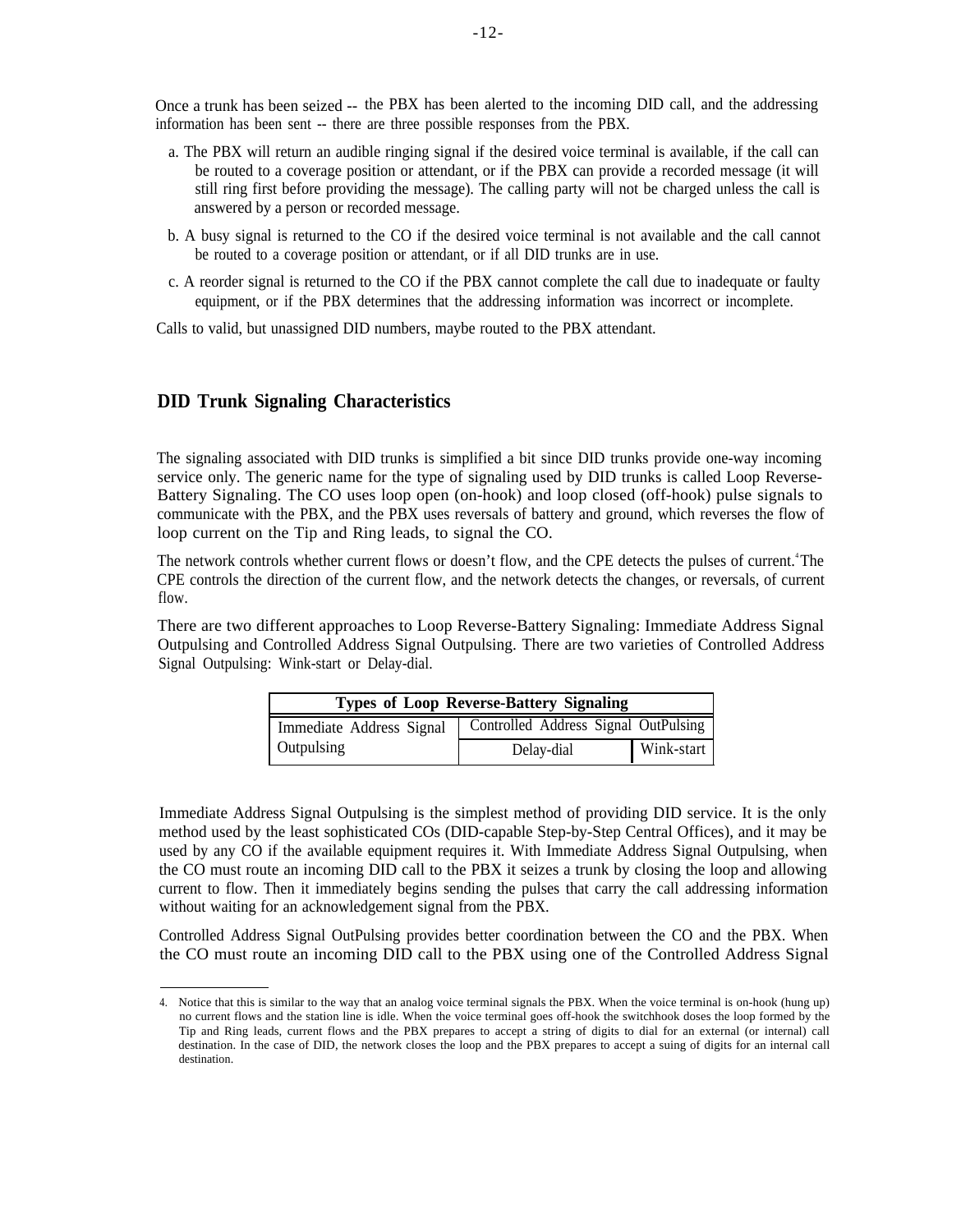<span id="page-14-0"></span>Outpulsing methods, it seizes a trunk by closing the loop and allowing current to flow. When the PBX recognizes the trunk seizure from the CO it responds by reversing the battery and ground on the Tip and Ring leads. On delay-dial trunks this signal is called the delay-dial signal. On wink-start trunks this reversal, going from an on-hook condition to an off-hook condition and back again, is very brief (140 to 290 milliseconds) and it is called the wink signal. This handshaking is called an integrity check.

If the CO does not receive a proper response it will not route its incoming call over that particular DID trunk. In some wink-start systems the CO may be able to search for another available trunk and try to complete the call again (this is called retrial). In other wink-start systems, and in all delay-dial systems, retrial is not available. In these systems the incoming call will be routed to reorder tone at the CO and the failure will be recorded at the CO as a trouble. If enough integrity failures are recorded against a DID trunk it will be taken out of service by the operating company.

In general, the most efficient method for providing DID service is the wink-start type of Controlled Address Signal Outpulsing, but the particular variety of Loop Reverse-Battery Signaling that will be used for any given system is dictated by the capabilities of the CO, and will be decided by the operating company.

#### **LEGEND OPERATION**

Direct Inward Dialing calls ring on a System Access button (not "Line" buttons) on multibutton stations and are eligible for call coverage, forwarding, following, etc. DID calls can also ring directly into singleline stations, DGC groups, or QCC Consoles.

The system is capable of accepting 1 to 4 address digits over the DID trunks, for each call, as administered for each trunk group. The trunks are supported with the LEGEND system 800 DID module.

#### **ADMINISTRATION**

The use of DID trunks requires the following administration be completed:

- Send calls for unassigned DID numbers to a specified endpoint (default is station 10). This number can be a station extension, a DGC access code, or the Switched Loop LDN (main number). If no endpoint is specified, reorder is returned to the call.
- The following are administrable for a DID trunk group (maximum of 2 groups supported):
	- a. DID trunk protocol (Immediate Dial, Wink, default=Wink)
	- b. Dial Pulse (required) or Tone (desirable) (default=Dial Pulse)
	- c. Expected Number of digits (1-4, default=3)
	- d. Number of digits to delete (0 to 4 digits, default=0)
	- e. Digits to add (a number from 0 (none) to 9999: add 0 to 4, default=0)
- The following are administrable on a trunk basis:
	- a. Alpha Character label (7 characters max.)
	- b. Trunk number (a unique flexible dial plan number, default in sequence with other trunks).
	- c. Trunk Disconnect Timing (10 ms to 2550ms, default=500 ms)

#### **DID numbers corresponding to pool dial-out codes (or facility access codes) can be used to avoid toll restriction, leading to toll abuse or fraud.**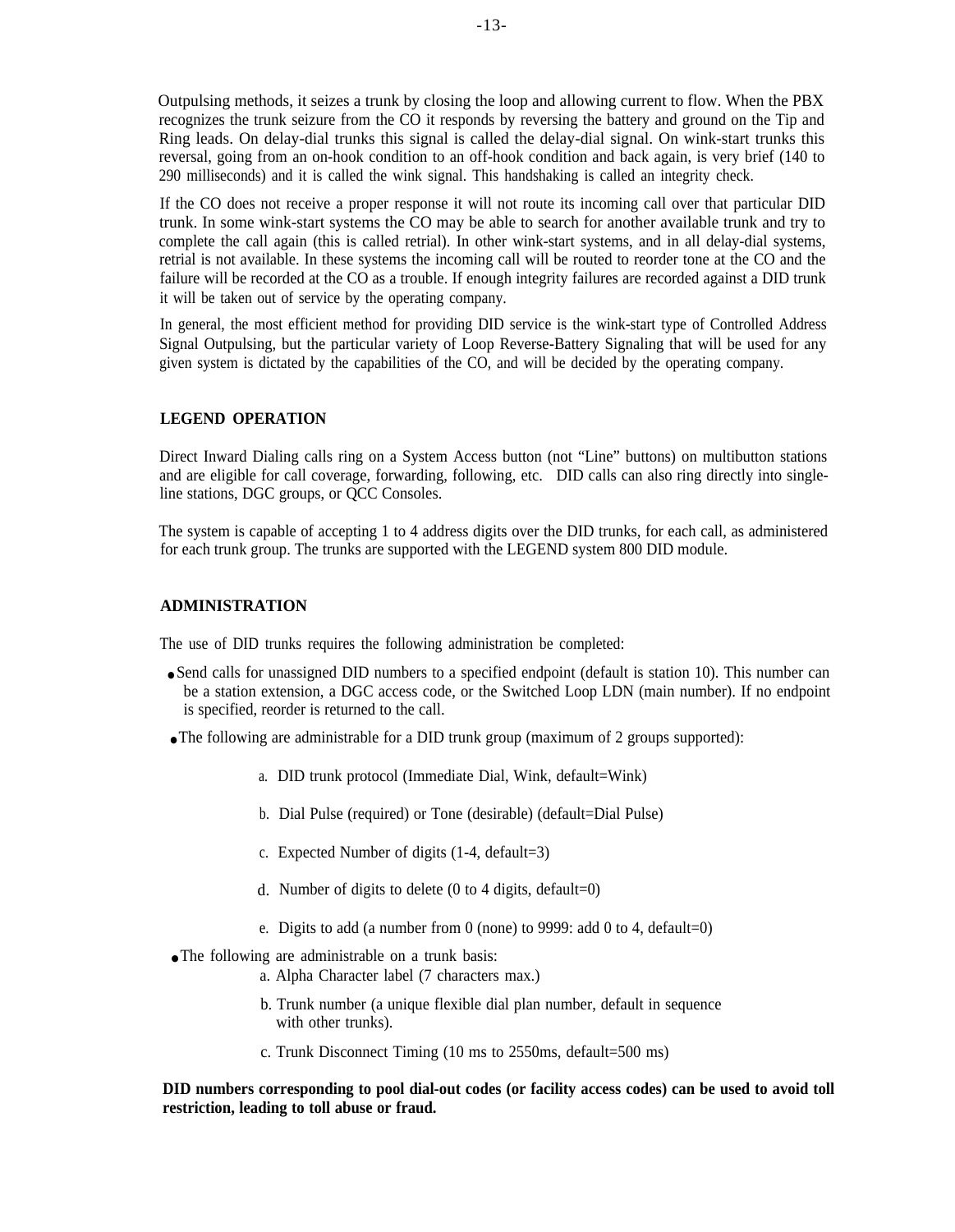The options for each trunk group are as follows:

\* DID Trunk Protocol \*Wink start (default) ● immediate start

\* Dial Mode

\* pulse (default)

 $\bullet$  tone

\* Expected Number of Digits \* 3 (default)

 $*0$  to 4

\* Number of Digits to Add \* 0 (default)

 $*$  0 to 4

#### **CONSIDERATIONS IN USING DID TRUNKS**

DID trunks are reliable and efficient, but they are more complex than loop-start or ground-start trunks. This is why it is especially important to be aware of the way the individual components of a DID system interact.

In particular, it is especially important to coordinate any MERLIN LEGEND system PBX installation and maintenance work at the customer's premises with the operating company. The PBX must be properly administered for DID service, and the proper type of DID service, before the operating company puts the trunk group into service. If DID trunks receive too many incoming calls while the PBX is "down" it is possible that the network will record enough integrity failures to remove the DID trunks from service. Callers to these trunks will receive reorder tone even after you're sure you've returned the PBX to service.

In order to avoid this possibility, some telephone companies offer a busy-switch which is located at the customer premises and connected to the CO. When testing is to be done, or the PBX powered down, the switch can be used to alert the CO, and in turn, the CO will ensure the DID lines are not removed from service.

Also, it is possible for the PBX to misinterpret the addressing information sent from the CO when the DID trunk is seized. This is called digit mutilation. When this occurs, the PBX receives only part of the addressing information. The LEGEND system will almost always recognize the mutilated digit sequence as incomplete addressing information and return reorder tone to the CO. It is statistically possible for digit mutilation to result in a valid, but incorrect DID code. If this happens the caller will get the wrong party.

And finally, DID service is efficient because it does not require a one-to-one correlation between a telephone number and a trunk. In a properly sized system this enables more incoming traffic to be routed over the DID trunks. However, if the system has been undersized (too few DID trunks to carry the traffic) it will appear that incoming callers are getting busy signals while DID users are sitting idle. The busy signals are actually reorder signals from the CO. The obvious solution to this problem is to install more trunks.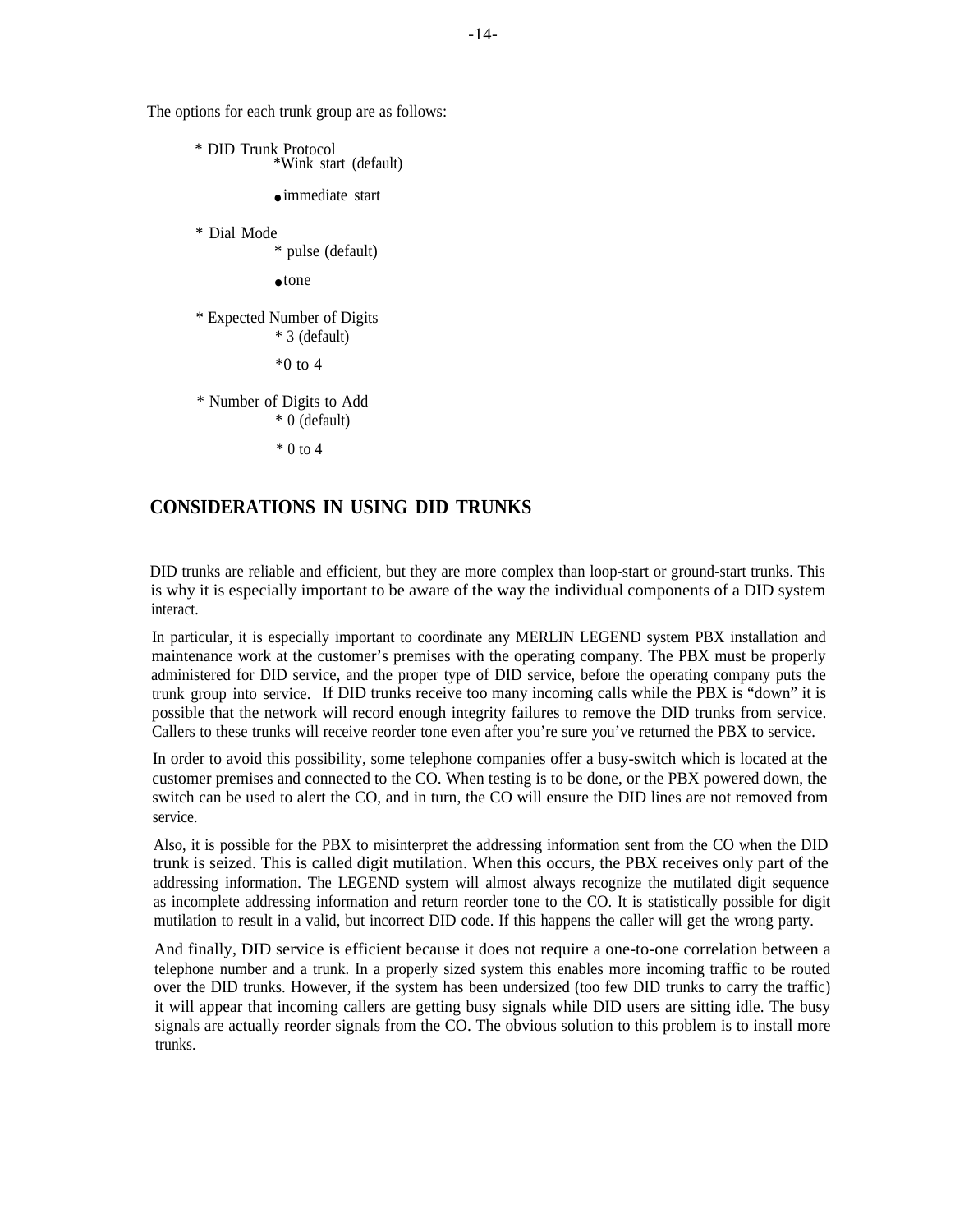# <span id="page-16-0"></span>**WHEN TO USE DID TRUNKS**

DID trunks provide fast access to specific individuals. DID trunks should be considered when a customer has sales people who work with assigned territories, service people who work with 'assigned accounts, or any other organization seeking personal accountability. DID trunks, especially when combined with station features like bridged appearances, combine the flexibility of key system operation with the sophisticated options of the LEGEND system.

DID service is not available from all Central Offices, so always check availability before suggesting the service to a customer. Remember that DID trunks provide incoming service only. For outgoing calls use ground-start or WATS trunks.

## **TIE TRUNKS: Simple Tie Trunk Operation**

This application is perhaps the most common instance of the terms "trunk" and "line" being used interchangeably. This type of facility links two PBXs.

In typical operation a user on the local PBX would like to speak to a station user at a remote PBX over a tie trunk. The user on the local PBX lifts the handset to his telephone and gets dial tone from the local PBX. The user dials the access code for the tie trunk, the local PBX connects the telephone to the tie trunk, and the user on the local PBX hears dial tone from the remote PBX. The local station user then dials the extension number of the remote user.

The switching capabilities of *both* PBXs are utilized in a call placed over tie facilities, so this facility is properly called a "trunk."



\fBSimple Tie Trunk Operation\fR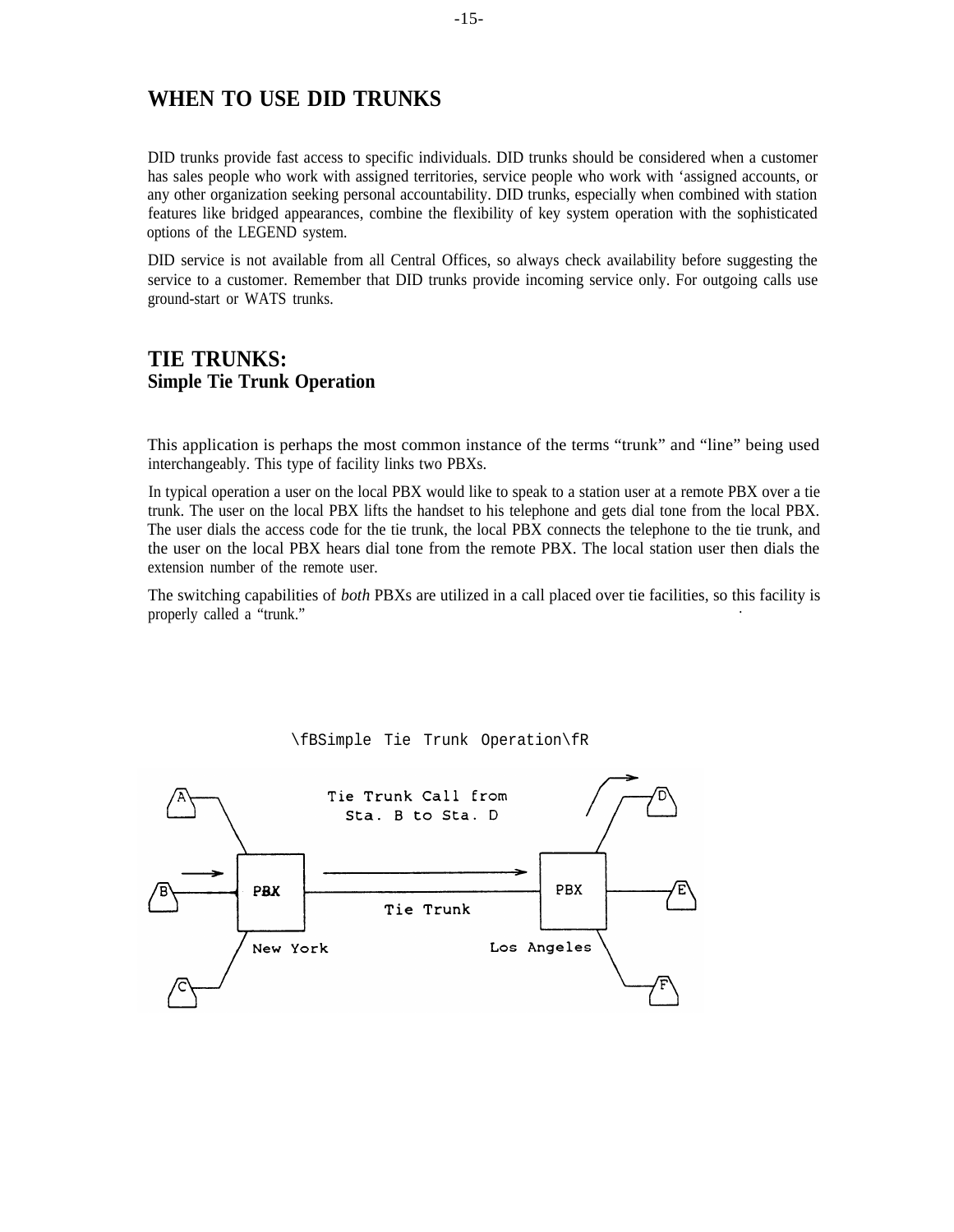<span id="page-17-0"></span>In special cases, tie trunks are used to join one PBX directly to another PBX. This may occur if multiple PBXs serve a single-customer at a single location. A typical example would be a corporate headquarters consisting of several buildings, each housing a separate division, co-located in a campus setting on a single premises. This is sometimes called a "back-to-back" connection.

#### **Tandem Tie Trunk Operation**

In the case cited above, a station user on one PBX used the tie trunk to reach a station user on a second PBX. This is basic tie trunk operation, and it is available on any LEGEND system.

A more advanced form of tie trunk operation is known as tandem trunking. This involves using a tie trunk from one PBX to reach a trunk or other network facility. not just a station user, at a second PBX. Using two or more facilities connected in series is called tandem operation.

In a tandem trunking operation a user on one PBX can access a facility that is not available on the local PBX, but is available on a remote PBX. For instance, consider the case of a company with offices in New York, Chicago, and Los Angeles. The New York office is linked with the Chicago office by a tie trunk, and the Chicago office is linked with the Los Angeles office by a tie trunk. A station user in New York needs to talk to an outside supplier in the Los Angeles area.

(There will be some transmission degradation in this type of connection unless a digital network is used.) Of course, these tie trunks can still be used to access other station users at the remote PBXs, just like ordinary tie trunks. If tandem operation is supported at all of the PBXs, then the station user in New York can access the tie trunk to Chicago and, from Chicago, access the tie trunk to Los Angeles. When the PBX at Los Angeles has been accessed, the station user in New York can use a local, Los Angeles trunk to call the supplier.

\fBTandem Tie Trunk Operation\fR

Sta. B (New York) uses Tie Trunk to access a local Los Angeles Trunk

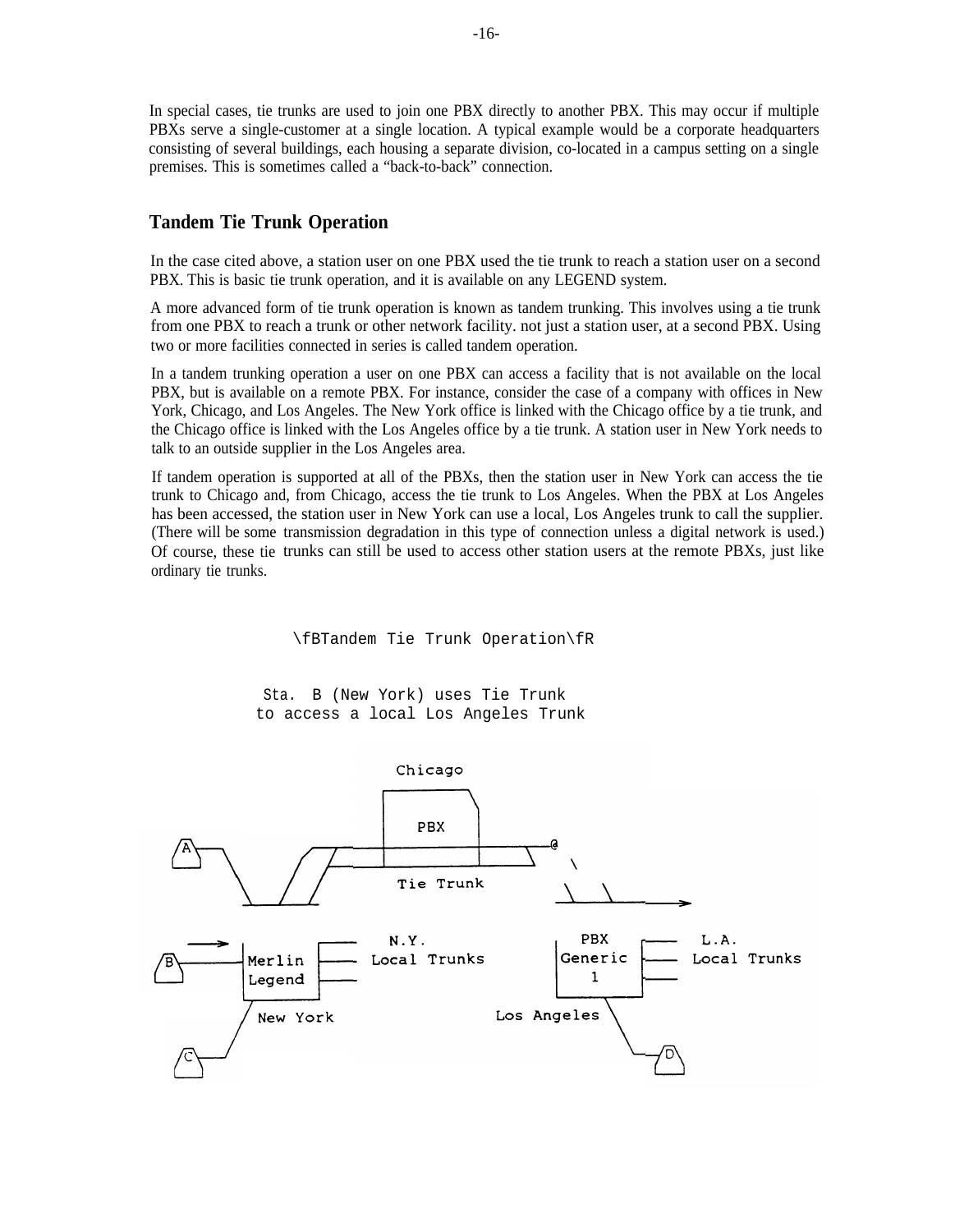# <span id="page-18-0"></span>**TIE LINES: Transferring Calls**

The MERLIN LEGEND CS supports trunk calls that come into the system and go out on another trunk without any operator assistance. However, the transmission code in the system does not permit multiple hops, and there is no automatic routing system which can be used for tandem trunking.

Never-the-less, with the LEGEND system it is very easy to transfer your calls over a tie line to another PBX. Whether the call you are on is a local line or a tie line call, the procedure is the same.

When you want to transfer a tie/local call begin by touching the Transfer button. This will give you dial tone.

Dial the tie line access code to connect to another switch. (For the sake of this example, let's say it's a Chicago switch.) When you hear dial tone, then dial the number of the extension in Chicago.

When the ringing tone is heard, complete the consultation transfer where you alert the called party that a transfer is being made by remaining on the line until they answer. Alternatively, you can complete the transfer by hanging up your station once the called station begins to ring; the transfer is completed automatically y. If the called party does not answer after you've gone on-hook, then Transfer Return will return the call to your station if the call is within your system.

If the user on the LEGEND system attempts to make another trunk-to-trunk transfer on the Chicago switch, or to dial a local Chicago outside number, this would constitute a second or multiple hop. It is this type of multiple hop the the LEGEND) system transmission code does not recognize, and the system does not support. .

## **TIE TRUNKS: Signaling and Implementation**

The PBXs that terminate the tie trunk must be optioned to work in a compatible manner (for instance, to use tone or rotary dial pulse signaling), and the facilities must be engineered so they pass transparently through any central office.

The LEGEND system is administered for the appropriate tie trunk operation when the smite is installed. Tie trunks may use immediate start or wink-start operation, as described under DID trunks. Tie trunks may also provide automatic operation. With automatic operation no start dial signals are used. The seizure signal alone is sufficient to route the call to a predetermined destination. The call destination is determined when the trunk group is administered, and is usually the attendant.

In addition, a signaling format must be specified. Unlike loop-start, ground-start, and DID trunks, tie trunks may use special leads for signaling. These leads are called "E" (for "Ear") and "M" (for "Mouth"), and the system is referred to as "E&M lead signaling." The "M" (Mouth) lead sends signals from the switching equipment to the signaling equipment, and the "E" (Ear) lead listens for signals from the signaling equipment and carries them to the switching equipment. A signal from the local system to the distant system leaves on the "M" lead of the local system and arrives on the "E" lead of the remote system. If E&M leads are not used the tie trunk is referred to as being "Simplex."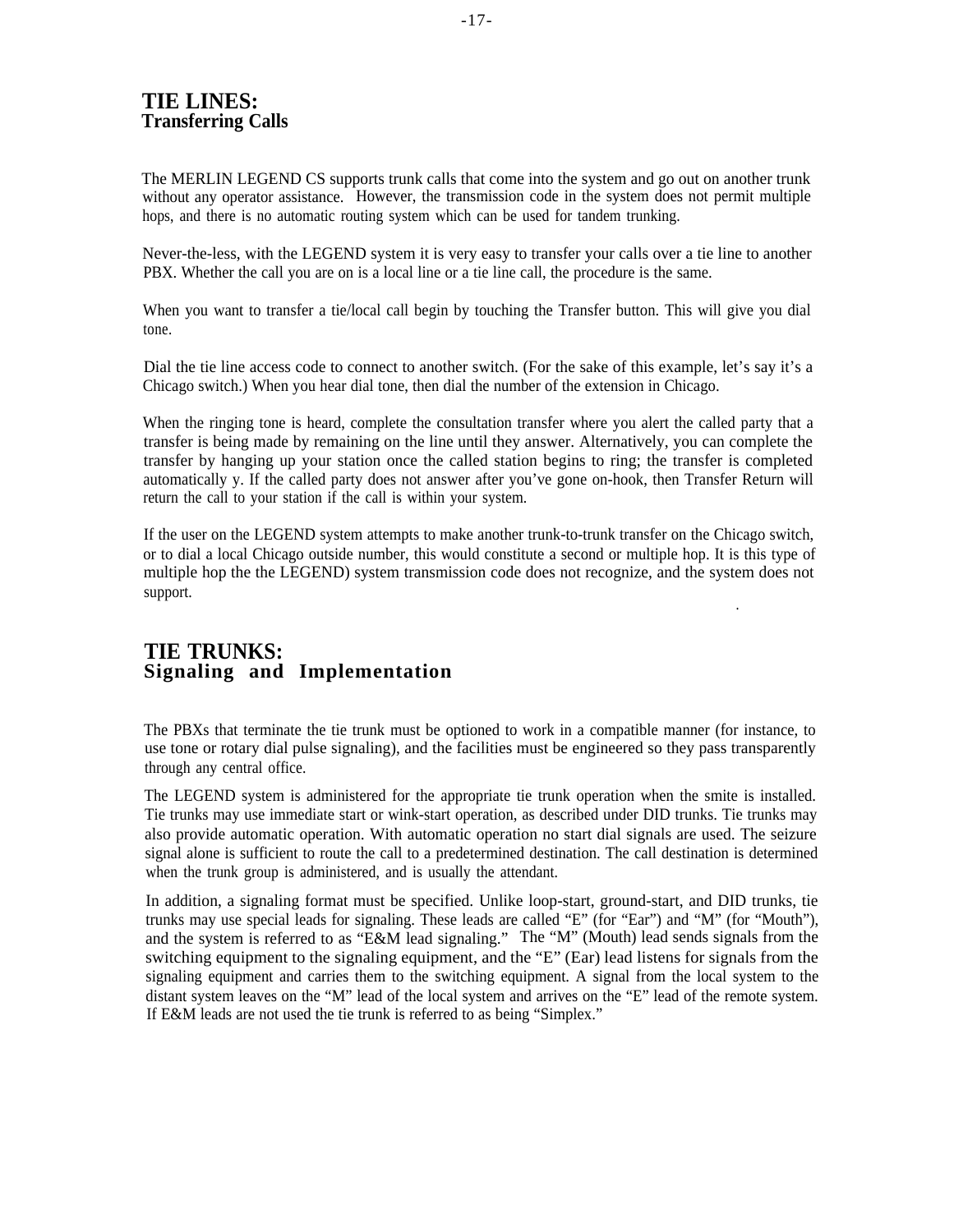In order to approach a.LEGEND system implementation with tie trunks it is really only necessary to know which signaling formats are supported and to determine which of these supported formats are required. The LEGEND system with the 400EM module supports Type 1 E&M Standard, Type 1 E&M Compatible, and Type 5 tie trunks.

| <b>TYPE</b>       | <b>TRANSMIT</b>        |          | <b>RECEIVE</b>         |                        |
|-------------------|------------------------|----------|------------------------|------------------------|
|                   | ON-HOOK                | OFF-HOOK | ON-HOOK                | OFF-HOOK               |
| Type 1 Standard   | ground                 | battery  | open <sup>*</sup> /bat | ground                 |
| Type 1 Compatible | open <sup>*</sup> /bat | ground   | ground                 | open <sup>*</sup> /bat |
| Type 5            | open                   | ground   | open                   | ground                 |

The transmit and control signals for each signaling type are:

\* **Note:** An open circuit is preferred over battery voltage.

AS its operation implies, the successful implementation of a tie trunk format will be dependent on matching the characteristics of both of the switching systems it connects. The preferred signaling formats for a tie trunk terminating in the MERLIN LEGEND system are:

|               | TERMINATING SYSTEMS |                            | <b>NEAR END</b>            |            | <b>FAR END</b>             |            |
|---------------|---------------------|----------------------------|----------------------------|------------|----------------------------|------------|
| <b>FROM</b>   | <b>TO</b>           | <b>DESCRIPTION</b>         | <b>MERLIN LEGEND</b>       | Protected/ | <b>MERLIN LEGEND</b>       | Protected/ |
|               |                     |                            | SIGNALING MODE Unprotected |            | SIGNALING MODE Unprotected |            |
| <b>LEGEND</b> | S25/S75/Definity    | Co-located                 | Simplex Type 5             |            | Simplex Type 5             |            |
| <b>LEGEND</b> | S25/S75/Definity    | Inter-office               | Simplex Type 5             |            | Simplex Type 5             |            |
| <b>LEGEND</b> | S85                 | Co-located                 | Simplex Type 5             |            | Simplex Type 5             |            |
| <b>LEGEND</b> | S85                 | Inter-office               | Simplex Type 5             |            | Simplex Type 5             |            |
| <b>LEGEND</b> | Dimension           | Co-located                 | E&M Type 1 Crept           | Unprot     | E&M Type 1 Std             |            |
| <b>LEGEND</b> | Dimension           | Inter-office               | Type 1 Crept               | Prot       | Type 1 Std                 | Prot       |
| <b>LEGEND</b> | <b>OTHER</b>        | Co-located                 | E&M Type 1 Crept           | Unprot     | E&M Type 1 Std             | Unprot     |
| LEGEND        | <b>OTHER</b>        | Inter-office               | E&M Type 1 Crept           | Prot       | E&M Type 1 Std             |            |
| <b>LEGEND</b> | <b>LEGEND</b>       | Same site                  | Simplex Type 5             |            | Simplex Type 5             |            |
|               |                     | interbuilding              |                            |            |                            |            |
| <b>LEGEND</b> | <b>MERLIN II</b>    | Same site<br>interbuilding | Simplex Type 5             |            | Simplex Type 5             |            |

\*\* **Note:** Plus a protection unit a little getting use to.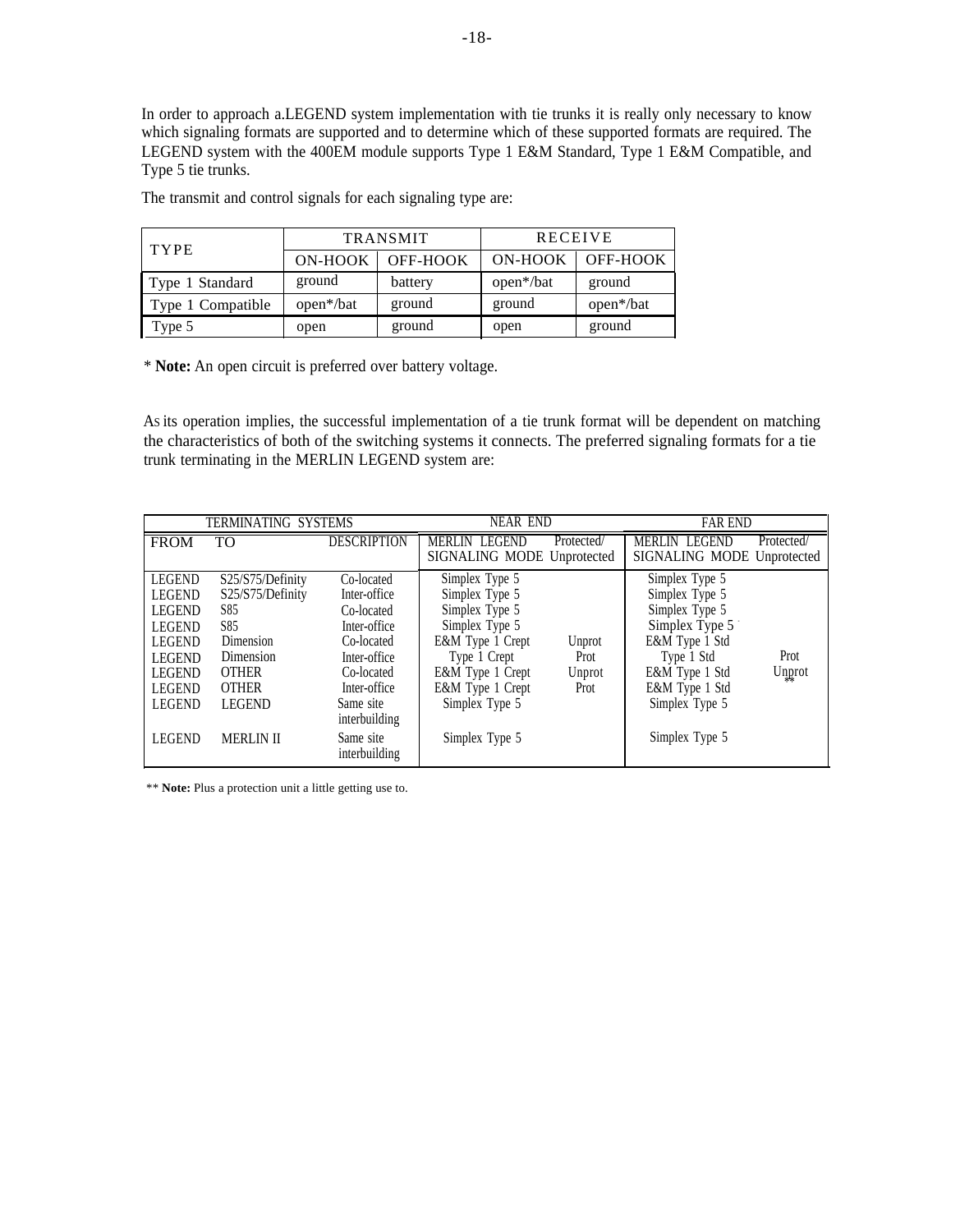# <span id="page-20-0"></span>**OFF PREMISES STATIONS**

On occasion, customers need to locate telephones away from the principal area of the PBX or Key system terminal concentration. The telephone can use an off-premises or out-of-building arrangement. There is a major difference between the two types.

An off-premises telephone (OPT) is a single-line set that is located in another building and connected to the LEGEND system via a special arrangement with the CO.

#### **The station has the same features as an on-premises single-line station except it is counted as an outside party in a conference call. Also, the message light feature will not operate with the OPT set.**

The OPT feature is sometimes used to provide service to executives at their homes. It allows them remote access to the **PBX** system features and services.

An out-of-building telephone, on the other hand, is connected directly to a system port even though it is not located in the same building. It may be an ATL or MLX set, single-line or multiline. Because it is direct, it has access to all system features. However, if the telephone is located less than 1000 feet from the switch, an IROB (in range, out of building) protector must be attached.

The OPT connection from a CO would be equivalent to a tie line; in effect, it is a dedicated line. Because it has the same electrical properties as a tie line, the 008 OPT module can be used to connect the LEGEND system to another LEGEND system, or another PBX or key system. The characteristics of the 008 OPT module are listed below:

It should be noted that an OPT connection to a CO requires that the LEGEND system be no further than 1 to **3** miles from the CO, depending upon the characteristics of the CO involved.

**008 OPT:** The Off-Premises Telephone 008 OPT Module is used to connect off-premises touch-tone telephones to the LEGEND system. The system software recognizes the 008 OPT module as a 012 module. Even- though the OPT module has 8 jacks, it uses 12 ports of capacity, thereby decreasing overall station capacity by four stations for every OPT module used.

| Module         | Station Type                                                   | Specifications                                                                                                                                                                                                                    |
|----------------|----------------------------------------------------------------|-----------------------------------------------------------------------------------------------------------------------------------------------------------------------------------------------------------------------------------|
| <b>008 OPT</b> | off-<br>On-premises or<br>single-line<br>premises<br>telephone | Capacity: 8 stations, 2<br>Touch-Tone receivers<br>Notice to Telco: meets<br>FCC 0L13C and :/FCC<br>Class C Loop resistance:<br>serves 2-wire loops to<br>1300 ohms, including<br>stations Port losses: 3 db<br>(both directions) |
|                | Unit Load Rating<br>max. distance supported                    | 8.0<br>1-3 miles between Legend<br>and CO                                                                                                                                                                                         |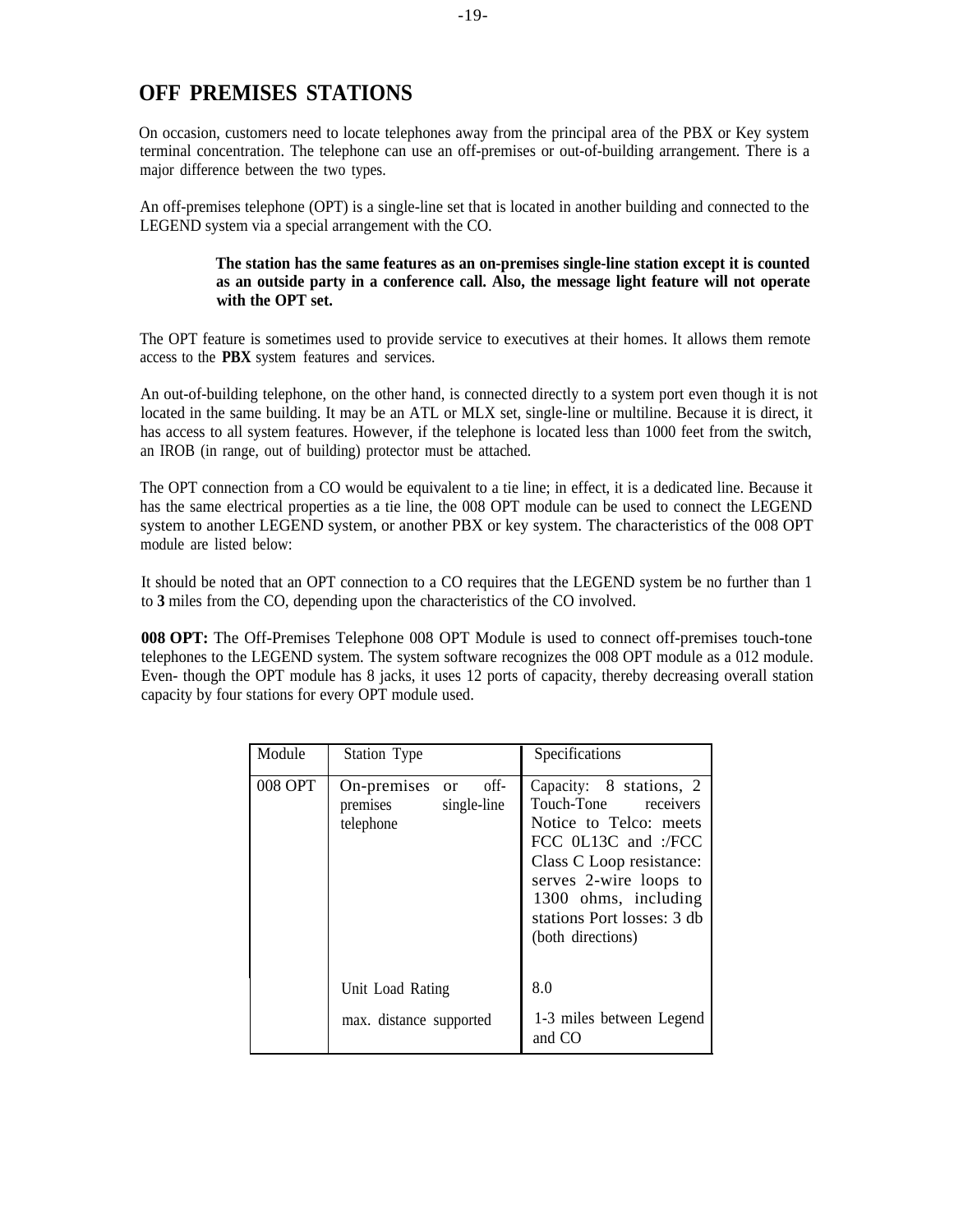When an Off-Premises telephone is connected to the LEGEND system via the 008 OPT module certain accessories must be used for grounding and protecting the system from power surges, electromagnetic interferences, and electrostatic discharges. These components are specified in Section 5 of the LEGEND System Reference Manual.

Service technicians should be aware that the 008-OPT module is the same as the 008-DID module except that the battery strap is in the On position for OPS, and in the Off position for DID. The factory presets the strap and labels the module accordingly, based on the DOSS order.

The OPT trunk from the CO provides -48VDC on the tip/ring interface to the OPT station.

The MERLIN Off-premises Telephone lnterface (OPTI) (PEC 2302-OPI) cannot be used with the LEGEND system.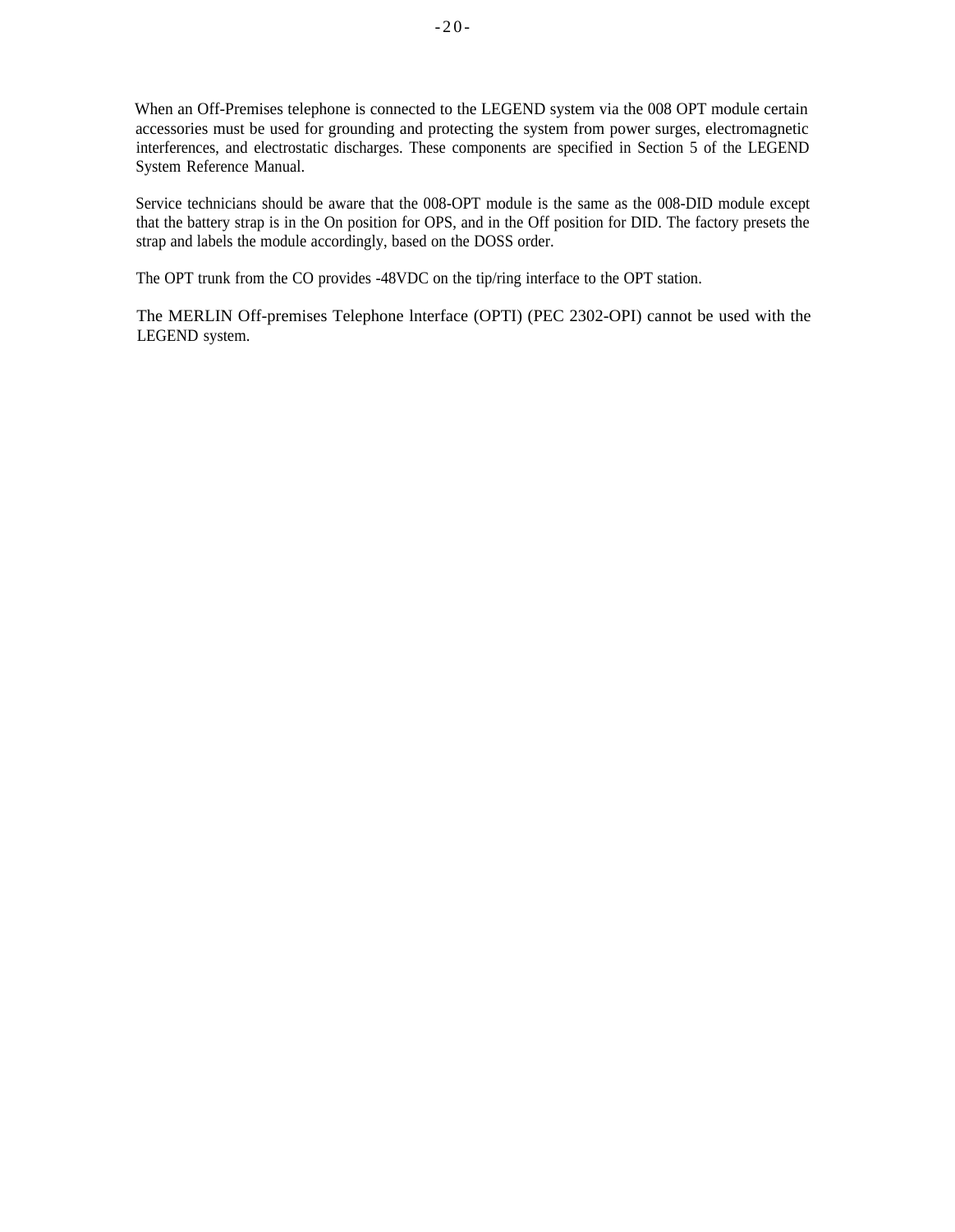# <span id="page-22-0"></span>**T-1 (DS1) SERVICE**

#### **OVERVIEW AND OPERATIONS**

The goal of the T-1 (DS1) section is to present basic information about T- 1 networking, what it is, how it operates, and what it means to the customer. The section does not explain how the MERLIN LEGEND Communications System interfaces with ISDN-PRI.

Further, this Note does not cover the indepth details of signaling and encoding on which T-1 service is based. Instead the focus is on giving an overview of how T-1 fits into the telecommunications needs of customers.

T-1 signifies a virtual revolution in how analog and digital signals are sent over a network.

It provides a two-way connection at 1,544,000 bits per second. This can be stated as 1.544 Megabits per second (Mbs), which is also called "digital signal level one" (DS1). Generally the designation "T-1" means any transmission line or connection running at 1.544 Mbit/s. In a stricter sense, T-1 is applied to the system of copper wire cables and amplifiers or regenerators that reinforce the digital signal at intervals of approximately one mile.

AT&T, telephone companies, and other interconnect companies all provide T-1 service. Also, a very large customer may own its own T-1 system. A system can be made up of copper wire cables, microwave. optical fiber, or other media. It is not unusual for three or more carriers using various media to be involved in providing T- 1 service to a customer. Often it can be as many as six or eight carriers.

The standard T-1 line consists of 24 channels. One T-1 line replaces 24 of the voice grade analog copper wire pairs known as 3002 lines. One T-1 can also transport 150 data channels; each would need a full voice grade line on the analog network. To be most economical, T-1 transmission can combine voice and data signals simultaneously.

If a customer connects to AT&T, the customer premises PBX must be compatible with a 4ESS (Generic 13 or higher) toll office switch. If the connection is to the telephone company, the PBX must be compatible with the telco 5ESS central office switch. (The MERLIN LEGEND CS is certified for use with the AT&T 4ESS switch and the 5ESS switch for T-1 service.) It is possible to get fractional T-1 (FT1) service from most T-1 providers where the user can designate time slots for sending and receiving by using only part of the 24 circuits available in a T-1 link. The availability of FT1 will be of special interest to many GBS customers. If customers have six or more circuits of any kind, fractional T-1 is likely to be more economical.

To understand better the use of T-1 it's necessary to appreciate the advantages that T-1 offers to the communications system operator. These may be headed under the broad categories of Network Control, Reliability, and Quality.

When telecommunications was solely dependent upon the use of voice grade 3002 lines, it was necessary to know weeks (or even months) in advance when a user would require a change in the way network lines were being used. It usually took that long for the telephone company to make the rearrangement. With T-1 service one of the major Network Controls the user gains is the quick ability to configure the system within minutes. The network manager reassigns the channel resources where they are needed to meet changing daily business requirements, emergencies, or to improve productivity.

Another Network control that is of vital user interest is diagnostic control. With the system split between half a dozen carriers, it is necessary to be able to monitor the various parts on a continuing basis. This means the user has the ability to locate faults and quickly get the proper maintenance group to restore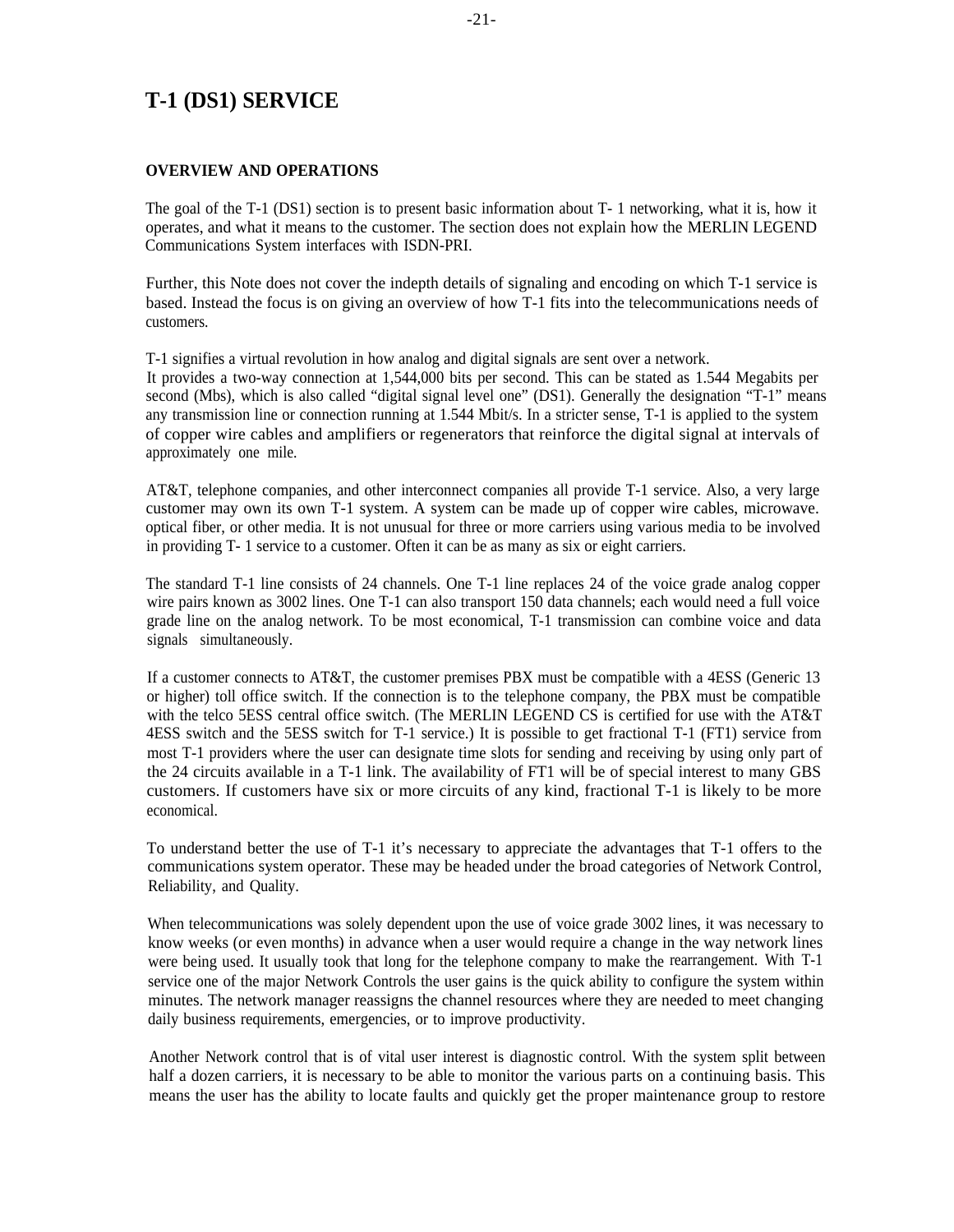service, quickly and efficiently.

In the past it was necessary to establish a new circuit for virtually every application a customer wished to use. Whether it was teleconferencing, facsimile, hifi audio, video, or computer transmissions, generally a new line or trunk had to be run. It required a lot of time (perhaps months) and money to install each circuit. With T-1 all these circuits can be simplified into a single T-1 circuit.

#### **DESIGN, SIGNALING & IMPLEMENTATION**

Design of a T-1 network can be focused on the public network, a private network (user owned), or a hybrid combining advantages of both. Regardless of which is used, the MERLIN LEGEND Communications System is ideal for connecting the customer to the T-1 service. It's 100 DS1 Module allows connecting one 24-channel line to the PBX at a cost far less than that of connecting 24 voice grade lines to individual ports. .

In addition to the T-1 channels. the network requires the use of regenerators and multiplexer to boost the signals and combine the information of the channels so it can be directed into a smaller number of channels. The repeaters ensure high quality of the transmissions. The multiplexer allow more efficient and productive use of the channels.

An advantage of T-1 is that it can send both voice and data over the same circuit.\* This means the voice signal must be converted to digital. A number of coding techniques are used to convert and compress the analog voice signals into digital signals. AT&T uses a method called Pulse Code Modulation (PCM). These encoding methods are what make it possible to transmit the traffic of 24 voice grade lines over one T-1 line.

Before information can be sent over the channel it must be put into the proper format or frame. The minimum need is that very 193rd bit be used to form a D4 or Extended Super Frame (ESF) pattern. This minimum formatting will allow the customer to connect to any T-1 terminal device and route DS-1 circuits through any carrier facility.

Further examination of the signaling and implementation required for T-1 circuits would warrant an indepth technical presentation. The goal here is to show that T-1 can be of value to GBS customers.

Note, however, that T-1 service should not be the only dial tone available to a LEGEND system. It the T-1 goes out of service the entire system would go down. This means that every T-1 system should also be connected by ground-start trunks to the CO.

#### **Potential Problems/Limitations**

There are a number of factors, however, which could impede the implementation or T-1 service and should be considered. They include:

• The question of standards for all T-1 components is still unresolved. This means many manufacturers of components are using proprietary interfaces and encoding methods. In turn this means the customer is often forced to use the same equipment at both ends of a T-1 network.

<sup>4.</sup> MERLIN LEGEND Communication System requires ISDN-PRI to support digital data via the network.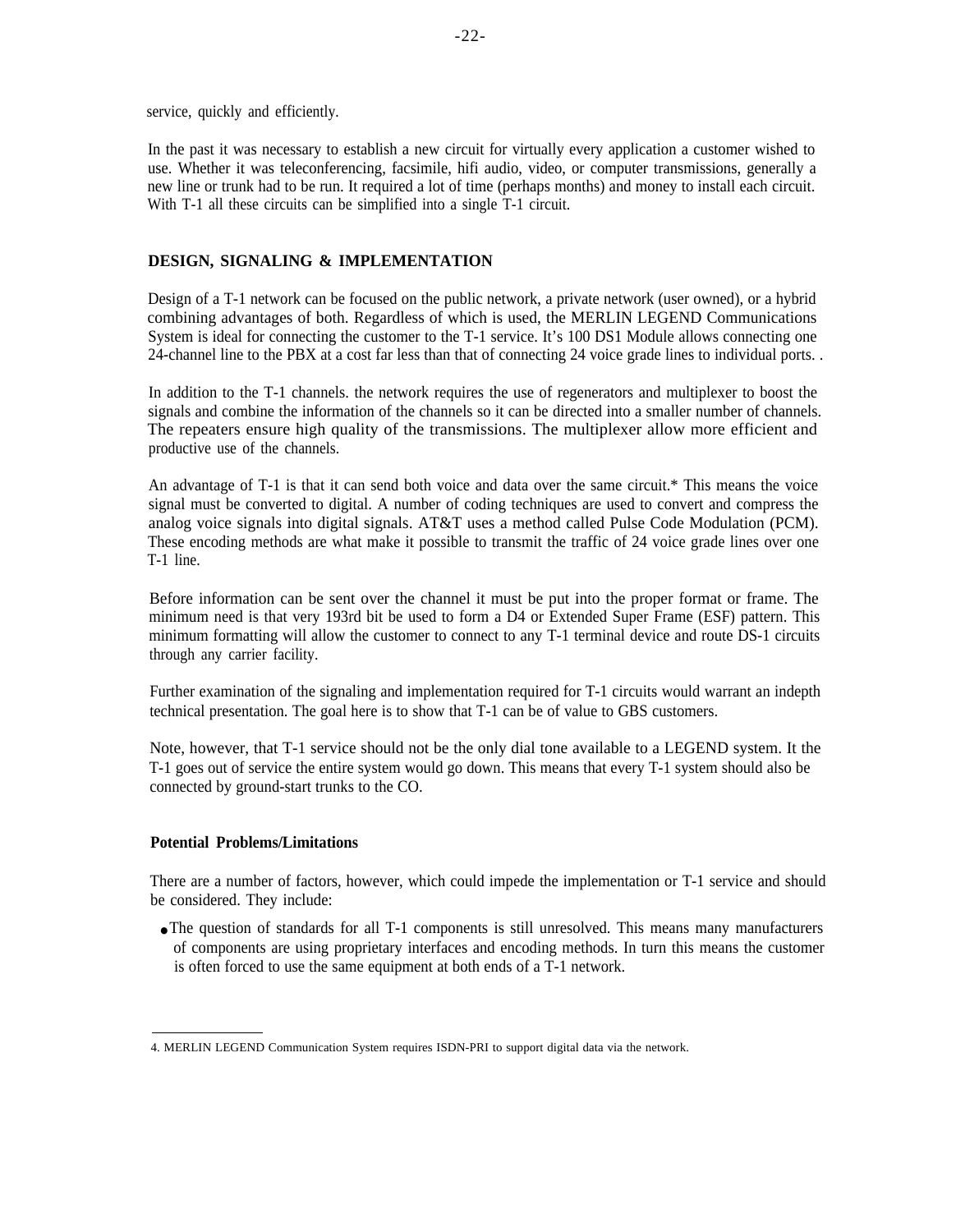<span id="page-24-0"></span>The technology for T-1 is moving rapidly. The encoding system and components are not always upgradable to the newer innovations.

● If the customer application requires maximum network reliability, automatic dialing back-up in case of digital facility failure could prove costly.

#### **Do GBS Customers Need T-1?**

Consider this: a standard T-1 circuit consists of 24 analog voice circuits. The cost of 24 long distance circuits is more expensive than a T-1. Within the same Central Office a T-1 line is less expensive than the use of 5-to-7 voice grade lines. This may also be true where only 2 voice grade lines are involved, depending on the local traffic. Where fractional T-1 (FT1) is available, the cost break point is even more favorable.

In fact, some GBS sized customers are losing money by not converting to T-1 service.

With a MERLIN LEGEND CS, a customer can use the T-1 lines as Loop-start, Ground-start or Tie (4-wire E&M lines). This means the lines can be programmed to emulate, or look like, these facilities. (DID is also available on T-1 service, but this is not supported on the LEGEND system.) When the 100D module is programmed for T-1, it can be set to emulate which ever type of tine is needed (GS/LS/Tie - or OPX). The programming must, however, match the settings for a given line assigned to it by the Central Office. Complete details for administering the correct T-1 settings can be found in Section 4 (page 4-44), of the LEGEND system Installation, Programming, and Maintenance Manual (555-410-140).

In order to use T-1 services the LEGEND system is connected to the network by a data communications device called a Channel Service Unit (CSU). The next section explains the purpose of the CSU and the two types available. It also covers the use of multiplexers used to increase the efficiency of the T-1 channels.

# **DATA COMMUNICATIONS EQUIPMENT**

This section is an overview of various equipment which is used to enhance the capability of data communications and or Integrated Services Digital Network- Primary Rate Interface (ISDN-PRI) operations. The Channel Service Unit is necessary to connect the MERLIN LEGEND system to the Digital Signal One (DS1) or PRI facility. The Multiplexer is designed for use on large systems where it is necessary to combine the B channel input into a single digital stream for significant cost savings.

A hypothetical customer has installed a LEGEND system and is subscribing to MEGACOM service to handle voice traffic. The question is, Which CSU should you order?

The LEGEND system will operate properly on either of the AT&T CSU's identified below. They both can transmit up to 1.544 Mbps. While the Model 551-T1L1 is the lowest price unit, the ESF-T1 model provides a more extensive range of features and diagnostic tools. The ESF-T1 should be the unit of choice if the customer is capable of performing diagnostics on the circuits, and if the network smite will also be used to transmit data. The 551 model should be used if the transmission speed is 56Kbps and clear channels are not a primary concern.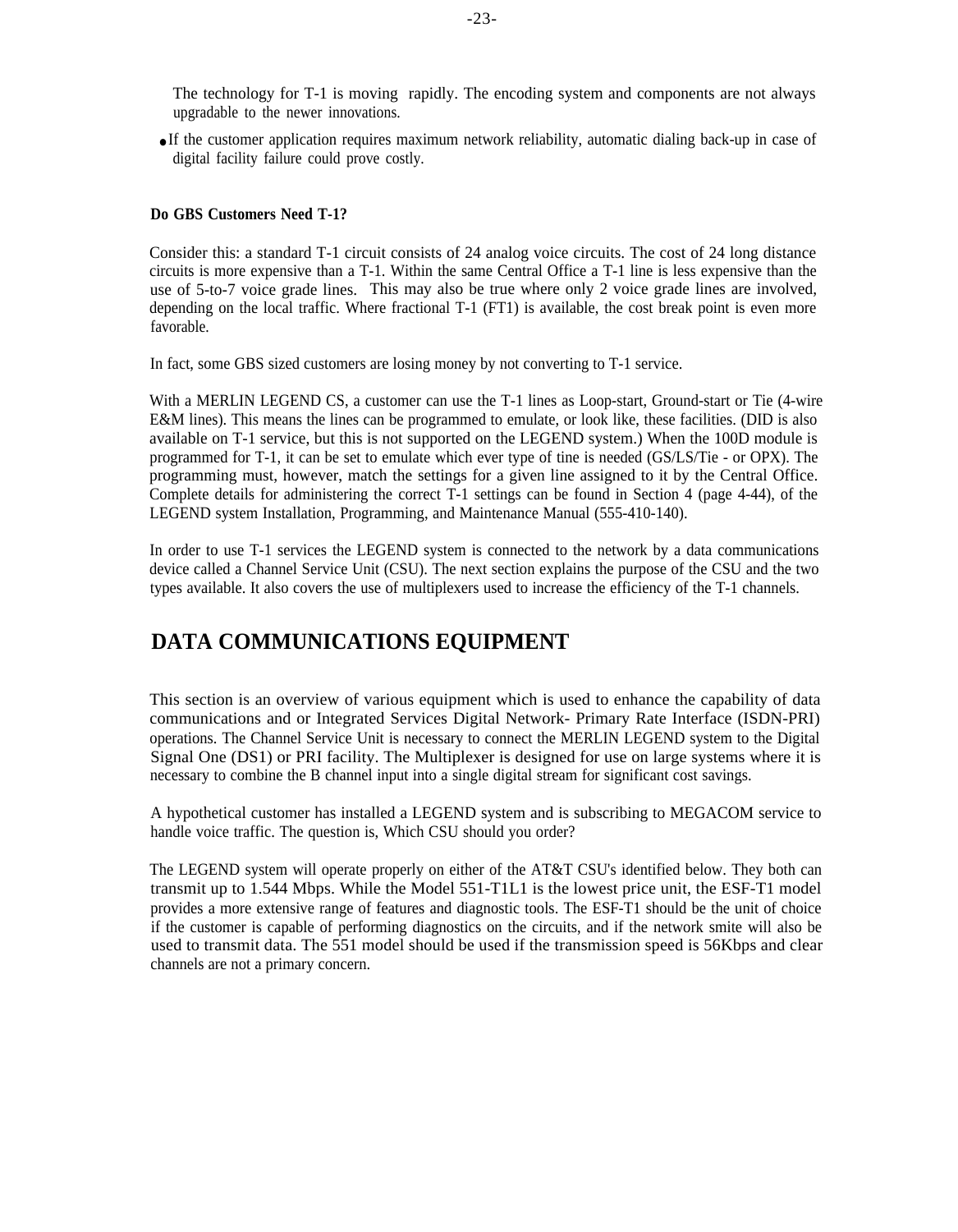#### **CHANNEL SERVICE UNIT (CSU)**

The Channel Service Unit (CSU) provides the interface between the 100D module and the DS1 facilities. TWO AT&T models are available for use on the Legend system: the ESF T1 CSU and the 551 T1 L1 CSU.

> $\bullet$  Model 551-T1L1 Reg. Number G1 47226819-/DE-N

The 551 T1 CSU is a full-duplex modem, provides data terminal equipment (DTE) with access to synchronous DS1, 1.544-Mbps lines. The CSU accepts data from the DTE and transmits it to the serving central office. It also receives signals from the serving CO and transmits them to the DTE. The CSU has three primary uses:

- To terminate a DS1 transmission system on a PBX

- To ensure that signals entering the public network from the DTE comply with the transmission system's requirements as defined in AT&T Technical Reference 62411 and FCC Part 68 Requirements.

- To provide maintenance, diagnostic. and testing capabilities.

Model ESF-T1 Reg. Number GIC 47216544-DE-N

The ESF T1 CSU harnesses the real-time diagnostic capabilities inherent in facilities using the Extended Superframe format (ESF), such as AT&T ACCUNET T1.5 Service. This highly productive diagnostic tool evaluates circuit performance and records performance data, without service interruptions. The ESF T1 transcodes DID through D4 formatted signals into Extended Superframe format for transmission at 1.544 Mbps over T1 lines.

The Facility interface Codes for the CSUs are:

- Digital D4 Framing 4DU9B
- Digital ESF Framing 4DU9C
- Digital ESF and B8ZS 4DU95

Note: If a non-AT&T CSU is used on a Legend system, AT&T will not accept the responsibility for its installation, connection, or testing.

The ESF T1 CSU can connect the DS1 network by using the D4 or extended superframe format (ESF). Also, it is the only CSU to provide the B8ZS line coding needed to transmit a 64-Kbps clear channel.

The ESF T1 CSU can be mounted in a relay rack or on a shelf as a stand-alone unit. Power can be provided by plugging the CSU into a 117-VAC outlet.

Installation of the ESF T1 CSU involves setting the switch options. mounting the CSU as needed, and connecting the wires from the l00D module and the DS1 network. The procedures for installing the CSU can be found in Section 3 of the Legend Installation, programming and Maintenance Manual.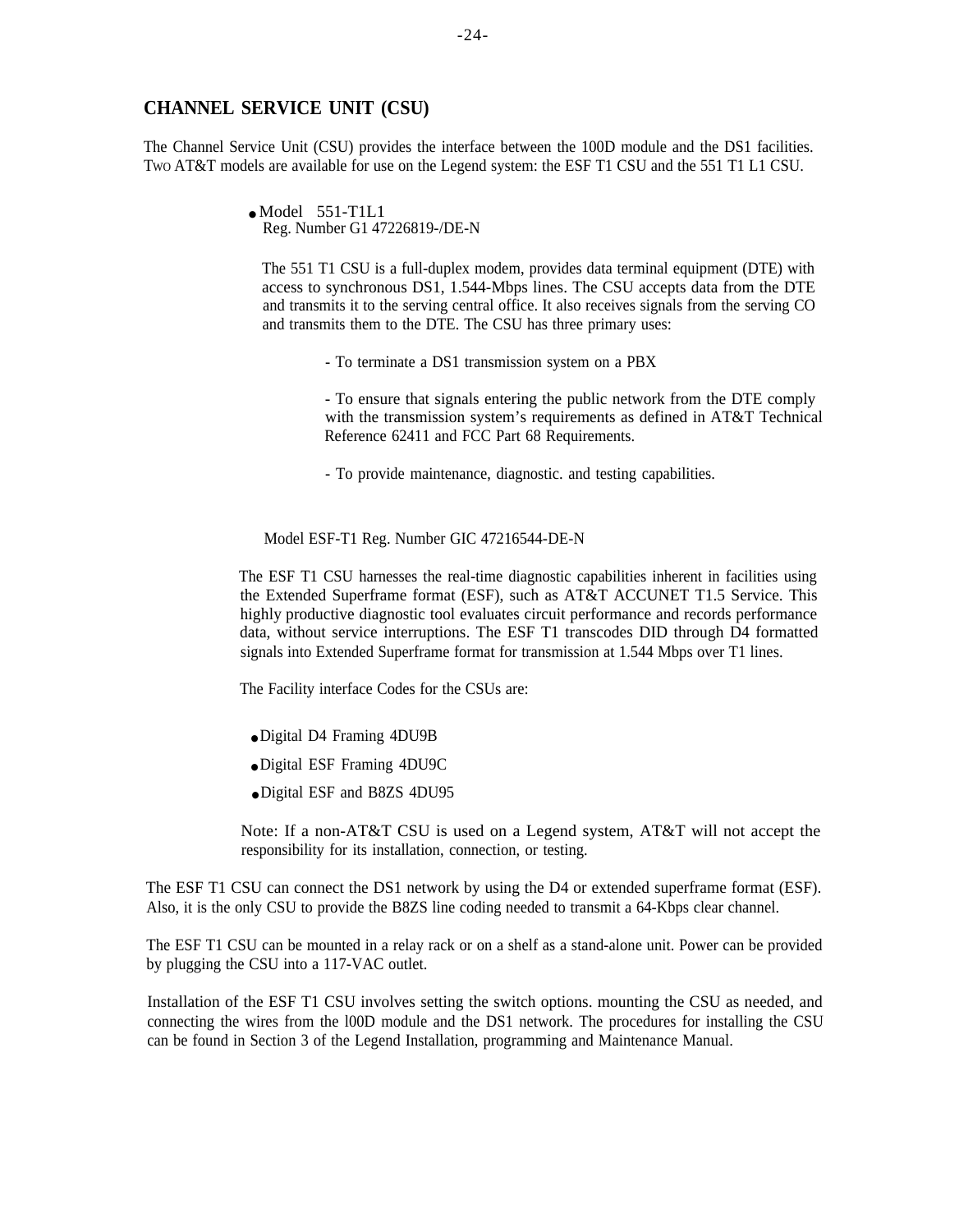### **MULTIPLEXER (MUX)**

Multiplexer are devices that combine several individual information-carrying channels for transmission over an aggregate link. This is done by allotting this aggregate link to multiple users, in turn to constitute different intermittent channels or time slots (time division multiplexing for digital transport.)

A Multiplexer in general would only be required for large PBX systems using multiple 100D DS1 Modules where all B channels are assigned to various ISDN services. Customers would have complex voice/data networks, have multiple locations, and usually a large investment in private line facilities.

AT&T ACCULINK Multiplexers, for example, can combine up to 128 input channels into a single digital stream for cost-effective protocol-independent transmission. Each data ACCULINK channel can be programmed individually for a wide variety of data rates, ranging from 300 bps to 64 Kbps. Special application multiplexer, such as the ACCULINK 740 and 741, are designed to drop/insert data or video channels from/to a DS1 data stream originating from a digital PBX such as System 25 or System 75/Generic while passing the remaining DS1 voice channels through to the digital PBX.

A special type of multiplexer which can be used on a MERLIN LEGEND system is an ACCULINK Multiplexer. It would connect on the PRI side of the switch to the 100D DS1 Module. A 740/741 mux provides preselected voice, data. or video signals to be added to or removed from the DS1. while allowing the remaining DS1 voice channel to pass to the DS1 module. By the use of optional channel cards, a 740/741 can support up to 19.2 kbps asynchronous, or 56/64 kbps synchronous transmission.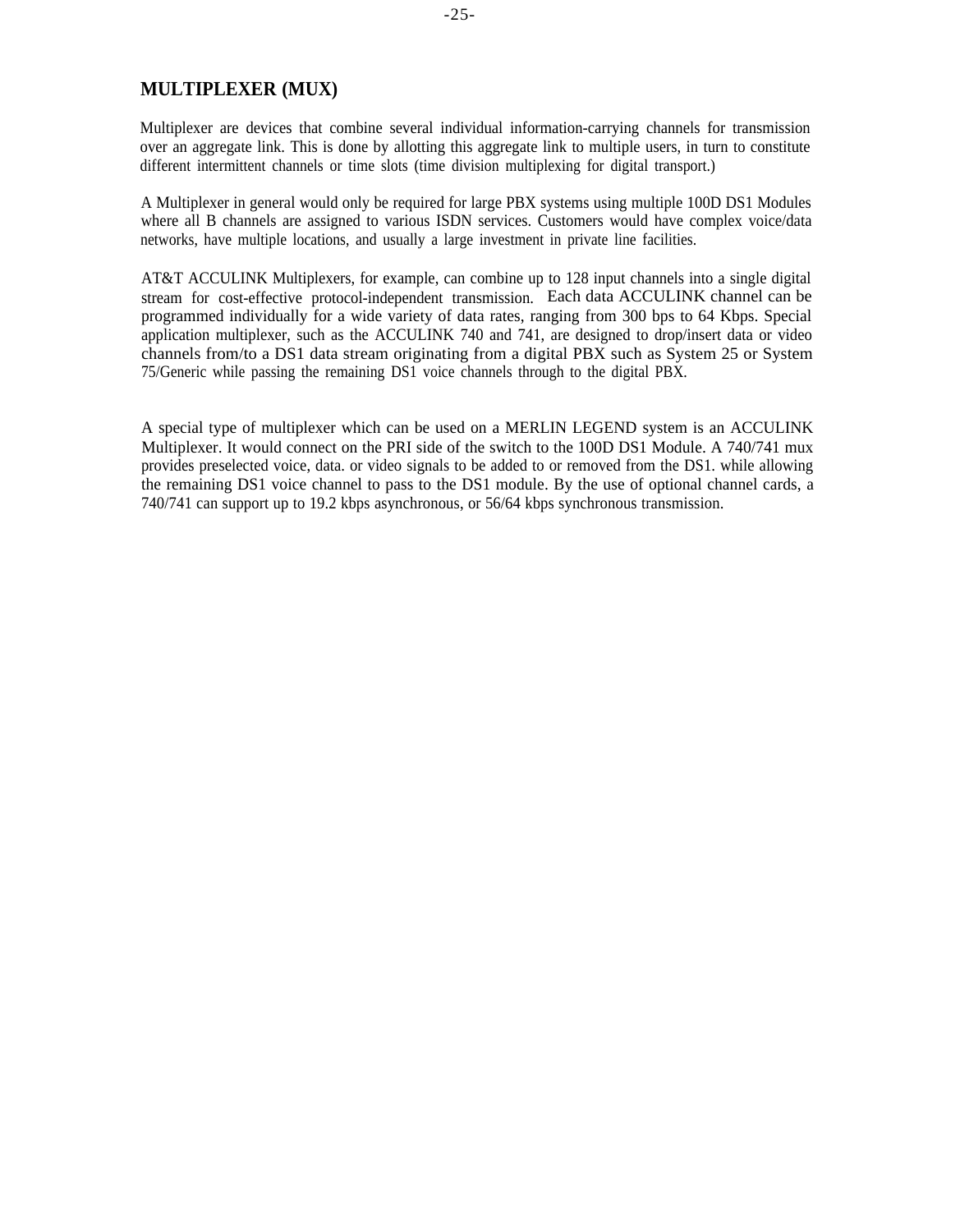<span id="page-27-0"></span>The following table identities the AT&T DS1 services available to customers.

# **DS1 FACILITY SERVICES**

| Digital Signal 1 Service                                                             | Description                                                                                                                                                                                                                                                                                 | <b>ISDN</b>             | $T-1$        |
|--------------------------------------------------------------------------------------|---------------------------------------------------------------------------------------------------------------------------------------------------------------------------------------------------------------------------------------------------------------------------------------------|-------------------------|--------------|
| Megacom (Megacom<br>WATS) Service                                                    | An<br>outgoing<br>domestic<br>long-<br>distance service used<br>in place of WATS<br>service.                                                                                                                                                                                                | $\overline{\mathbf{X}}$ | $\mathbf{x}$ |
| Megacom 800 Service                                                                  | incoming,<br>An<br>toil-free,<br>domestic<br>number service for<br>voice calls                                                                                                                                                                                                              | $\mathbf X$             | $\mathbf{x}$ |
| Megacom/Megacom<br>800 Service                                                       | Shared<br>Adding<br>Access for Switched<br>Service<br>(SASS)<br>allows Megacom and<br>Megacom<br>800<br>service on the same<br>trunks.                                                                                                                                                      | $\mathbf{x}$            | $\mathbf{x}$ |
| Megacom 800 Service<br>with Dialed Number<br><b>Identification Service</b><br>(DNIS) | An<br>incoming,<br>toll-free<br>domestic<br>number service that<br>provides<br>voice<br>information service<br>interactive<br>on an<br>basis. Calls can be<br>routed to separate<br>departments<br>$\alpha$<br>prerecorded<br>messages can be<br>played for different<br>groups of callers. |                         | $\mathbf{x}$ |
| Multiquest Service                                                                   | An<br>incoming<br>900<br>domestic<br>number service for<br>voice and data calls.                                                                                                                                                                                                            | $\mathbf x$             | X            |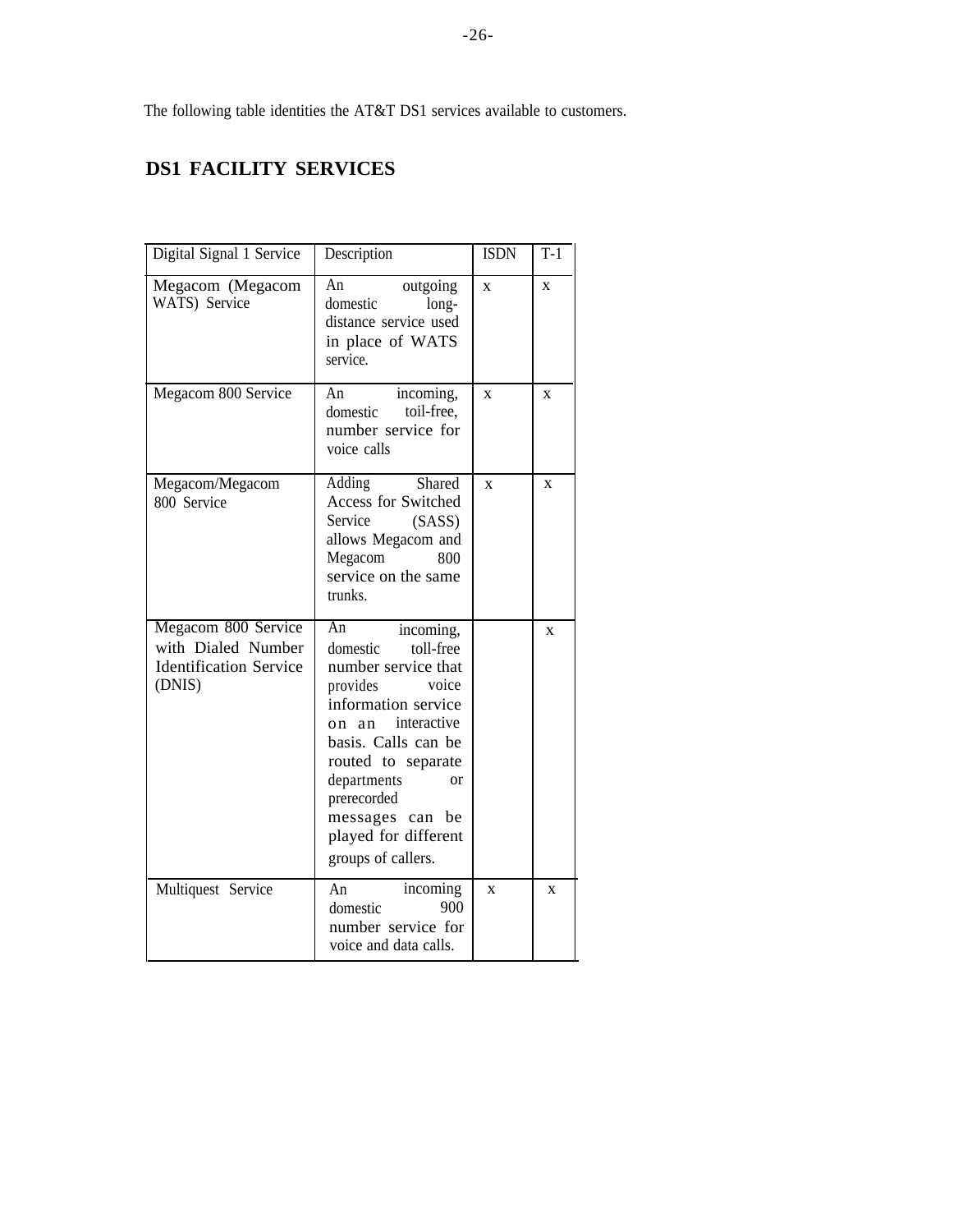| Digital Signal 1 Service                           | Description                                                                                                                                                                                                                                                                                                                                                                                                                   | <b>ISDN</b>    | $T-1$        |
|----------------------------------------------------|-------------------------------------------------------------------------------------------------------------------------------------------------------------------------------------------------------------------------------------------------------------------------------------------------------------------------------------------------------------------------------------------------------------------------------|----------------|--------------|
| Multiquest<br>Service<br>With DNIS                 | An incoming 900<br>number that provides<br>callers with voice<br>and data information<br>service<br>on<br>an<br>interactive basis.                                                                                                                                                                                                                                                                                            |                | $\mathbf X$  |
| Defined<br>software<br>Network<br>(SDN)<br>Service | A virtual private<br>networking service<br>for voice and circuit<br>switched data calls<br>(Up to 56 Kbps).<br>SDN lets businesses<br>use portions of the<br>AT&T<br>Switched<br>Network in concert<br>with their dedicated<br>line<br>private<br>networks.<br>The<br>however,<br>system,<br>does not support<br>"uniform<br>dialing<br>which<br>plan,"<br><i>is</i><br>necessary<br>for<br>complete integration<br>with SDN. | $\overline{X}$ | $\mathbf{x}$ |
| <b>ACCUNET Switched</b><br>Digital Service         | A digital switching<br>service<br>between<br>subscriber<br>data<br>stations and far-end<br>connection. Useful<br>for batch data or file<br>transfer, high-speed<br>faxes, etc.                                                                                                                                                                                                                                                | $\mathbf{x}$   |              |
| Data<br>Digital<br>Transmission                    | LEGEND supports it<br>ISDN-PRI.<br>in<br>LEGEND does not<br>support it in straight<br>$T-1.$                                                                                                                                                                                                                                                                                                                                  | $\overline{X}$ |              |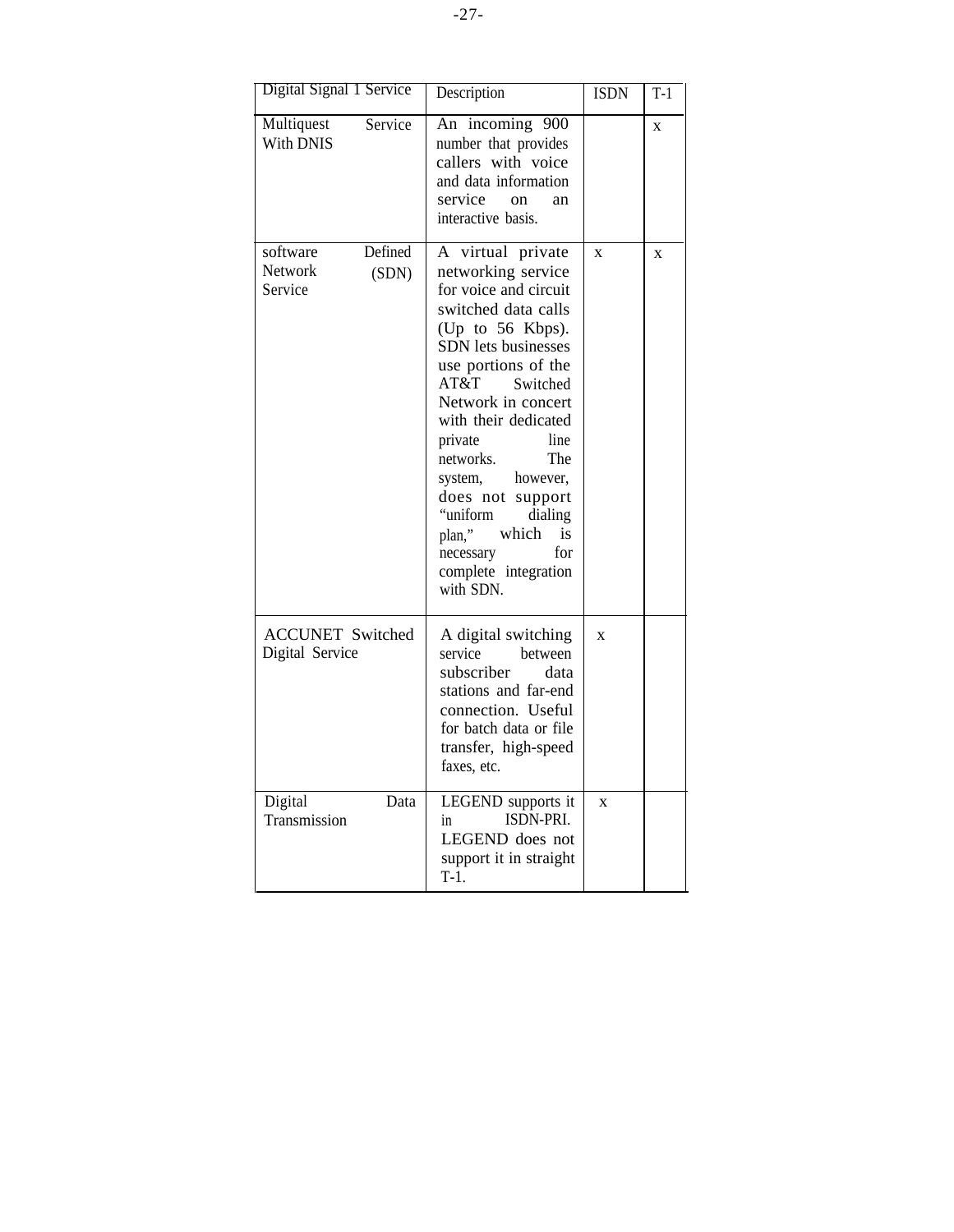| Digital Signal 1 Service                                                                                  | Description                                                                                                                                                                           | <b>ISDN</b> | $T-1$ |
|-----------------------------------------------------------------------------------------------------------|---------------------------------------------------------------------------------------------------------------------------------------------------------------------------------------|-------------|-------|
| Number<br><b>Station</b><br>Identification/<br>Number<br>Automatic<br>Identification<br>(SID/ANI) Service | caller<br>A<br>identification service<br>for systems with<br>display telephones,<br>call report systems,<br>etc.                                                                      | X           |       |
|                                                                                                           | SID allows the<br>**<br>station to<br>called<br>display the station<br>number of the caller.                                                                                          |             |       |
|                                                                                                           | **<br>ANI allows the<br>called station to<br>display the billing<br>number<br>(main<br>telephone number) of<br>the caller.                                                            |             |       |
|                                                                                                           | subscribers<br>$c$ a $n$<br>choose to send their<br>calling<br>own<br>information to<br>other<br>subscribers<br>for<br>display or suppress<br>the out-going caller<br>identification. |             |       |
|                                                                                                           | The<br>Note:<br>availability of the<br>caller identification<br>information may be<br>limited<br>by<br>local<br>conditions.                                                           |             |       |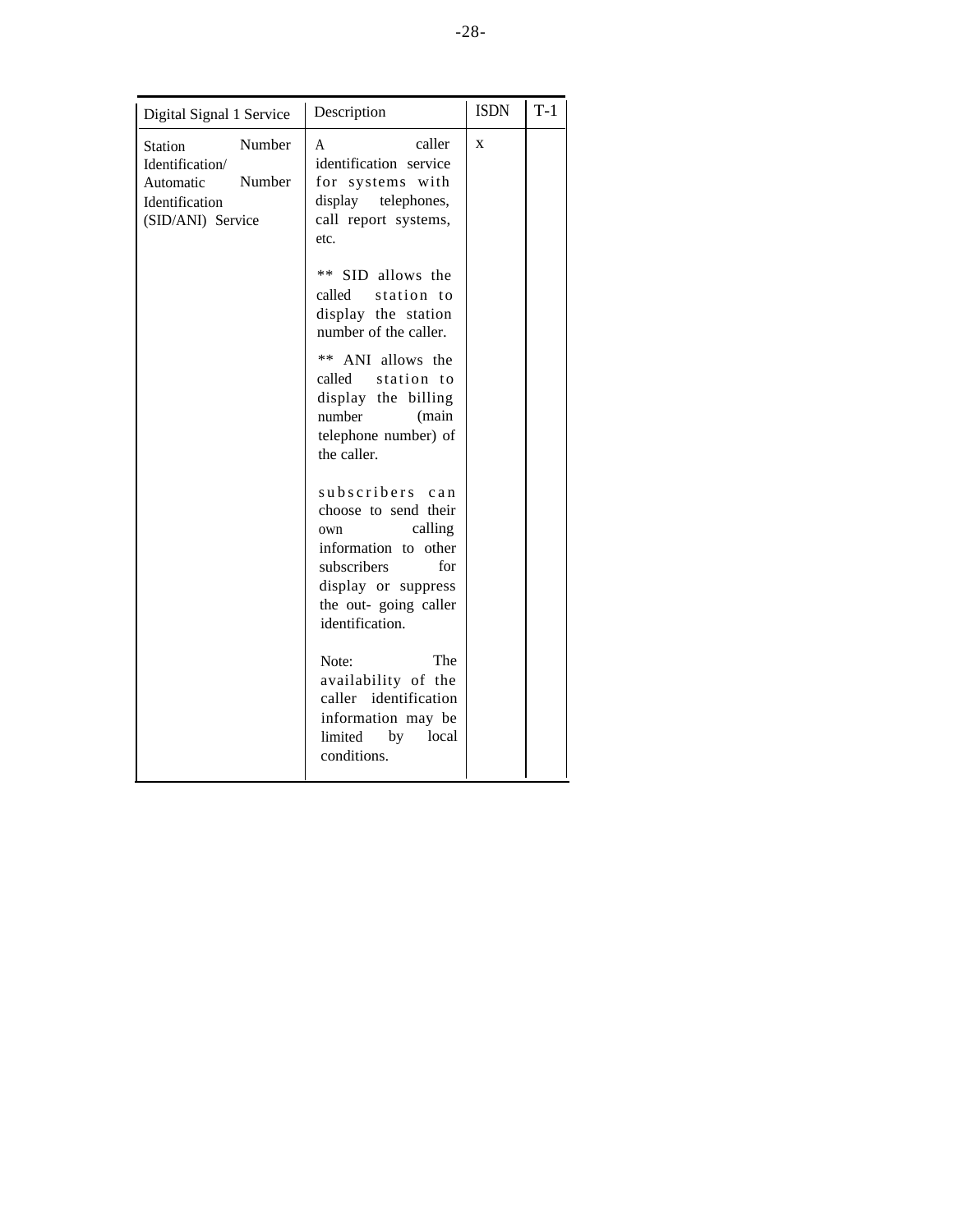### <span id="page-30-0"></span>**SPECIAL HOTEL/MOTEL TRUNKS**

#### **OPERATION OVERVIEW**

In certain areas of the country there are special trunks for hotels and motels about which you should be aware. At one time they were widely used but today they are found generally in rural areas. The trunks generally are called HOBIC lines by telephone company personnel. The acronym stands for Hotel Billing Information Center.

Actually, there is nothing different about the lines; it's the service that's different. The service is the Hotel Billing Information System (HOBIS), which provides automatic time-and-charge information to the inn each time a guest makes a call.

A similar service known as Centralized Charge Quotation Service (CCQS) provides the same information for hospitals, law firms, advertising agencies, and other customers who need to keep accurate records.

A hotel/motel subscriber to the telephone company's HOBIS service would be equipped with the trunks and a special printer. A guest initiates an outside call over a HOBIC trunk by dialing a special entry code, most often the number "8". The HOBIS system immediately begins computing time and charges and relays the information to the HOBIC center. When the call is completed, the center automatically sends a signal over a data line to a modem which is connected to the printer. The printer lists the time and charges for the call. This saves the motel operator or desk clerk from having to request the time/charge information for each call. It also saves the hotel/motel dollars by allowing it to add the charges to the guests' room bill before they checkout.

The AT&T Horizon PBX offered a special Hotel/Motel software feature package which used Hobic lines. The feature package provided the software, modem, printer, and RJ11 line connector. Recently, sophisticated optional accounting systems, such as CAS PLUS Hospitality Version available on the MERLIN LEGEND Communications System have replaced the Hobic method, except in smaller, familyowned "mom-and-pop" type motels. These new systems do not use Hobic at all; they accumulate SMDR data and calculate the price of each call based on rate tables included with the Call Accounting software.

### **MAINTENANCE AND TROUBLESHOOTING**

Whenever installing or programming lines/trunks there can be problems encountered. This is a quick reference guide to use when difficulty occurs.

> When difficulties arise on the lines/trunks, consult the Maintenance section (page 5-39), LEGEND Installation, Programming, and Maintenance Manual (IPM).

> Also consult the Lines/Trunks Error codes/Solutions matrix in the Troubleshooting section (page 5-46), in the IPM.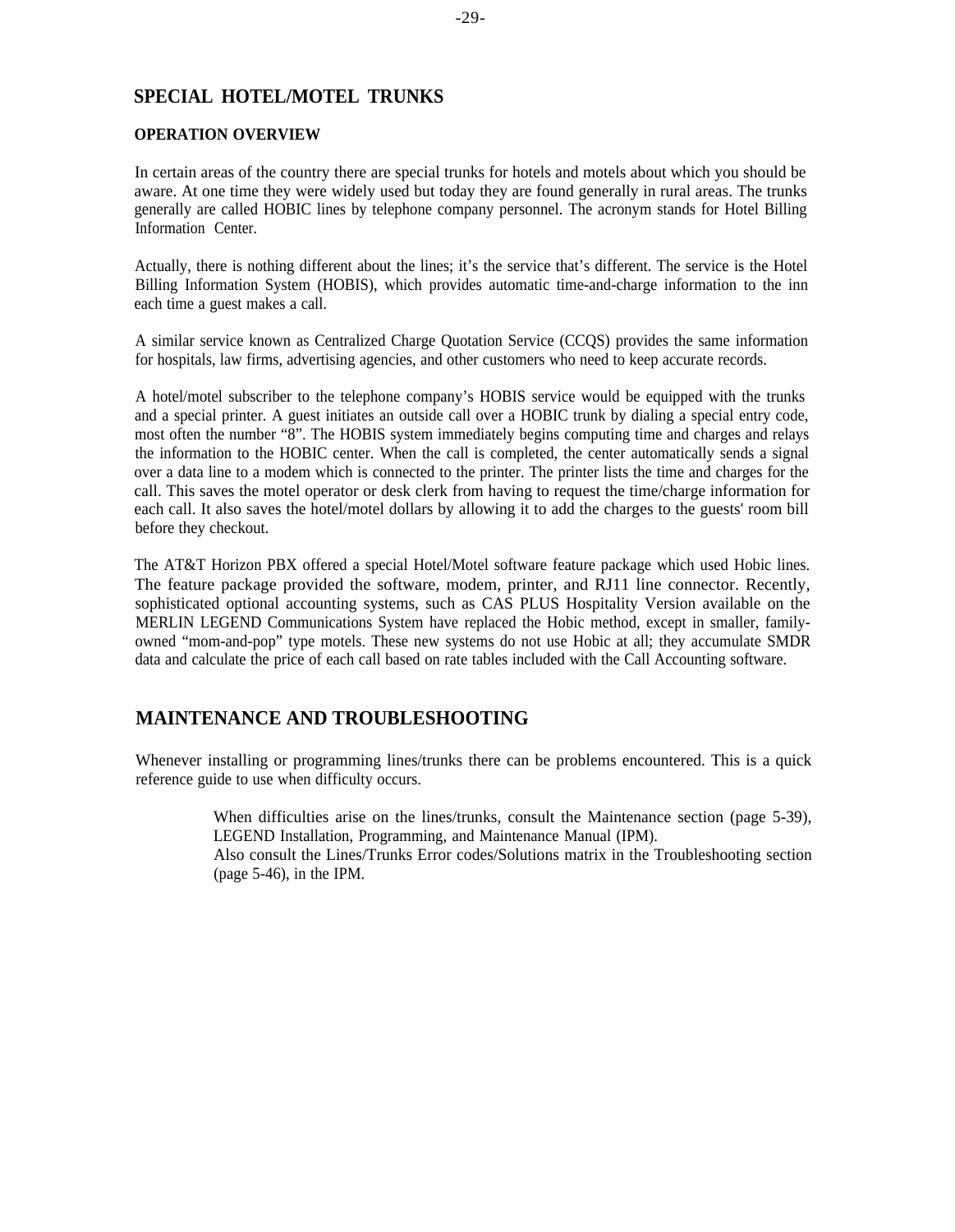<span id="page-31-0"></span>The Legend system hardware most directly connected with Lines/Trunks are the Control Unit Modules. The specifications for each module are presented later in this section. Also the system uses different types of lines/trunks for the different individual functions of each operating mode. In PBX mode the system can use the following:

- Loop-Start (LS) trunks
- Ground-Start (GS) trunks
- Tie trunks
- Direct Inward Dialing (DID) trunks
- ADS 1 facility programmed for either T1 or ISDN-PRI operation.
- Centrex Service lines Loop Start\*

A Key system can use:

- Loop-Start lines
- Tie Trunks
- A DS1 facility programmed for either T1 or ISDN-PRI operation
- Centrex Service lines Loop Start
- Ground start when registered as MF FCC classification.

A Behind Switch system can use:

- Loop-Start lines
- Tie Trunks
- Centrex Service lines Loop Start
- A Ground-Start line when registered under the MF FCC classification.
- Direct Inward Dialing lines

The LEGEND system with a basic carrier has five slots for these modules. Up to two expansion carriers can be added, each one adding six slots, for an overall system total of 17 slots.

The system supports 13 types of line/trunk and station modules. The [table](#page-32-0) on the next three pages identifies the various modules and their uses.

<sup>4.</sup> For dial-tone only in PBX mode. Switchhook flash or pooled Centrex lines will not work to activate Centrex features.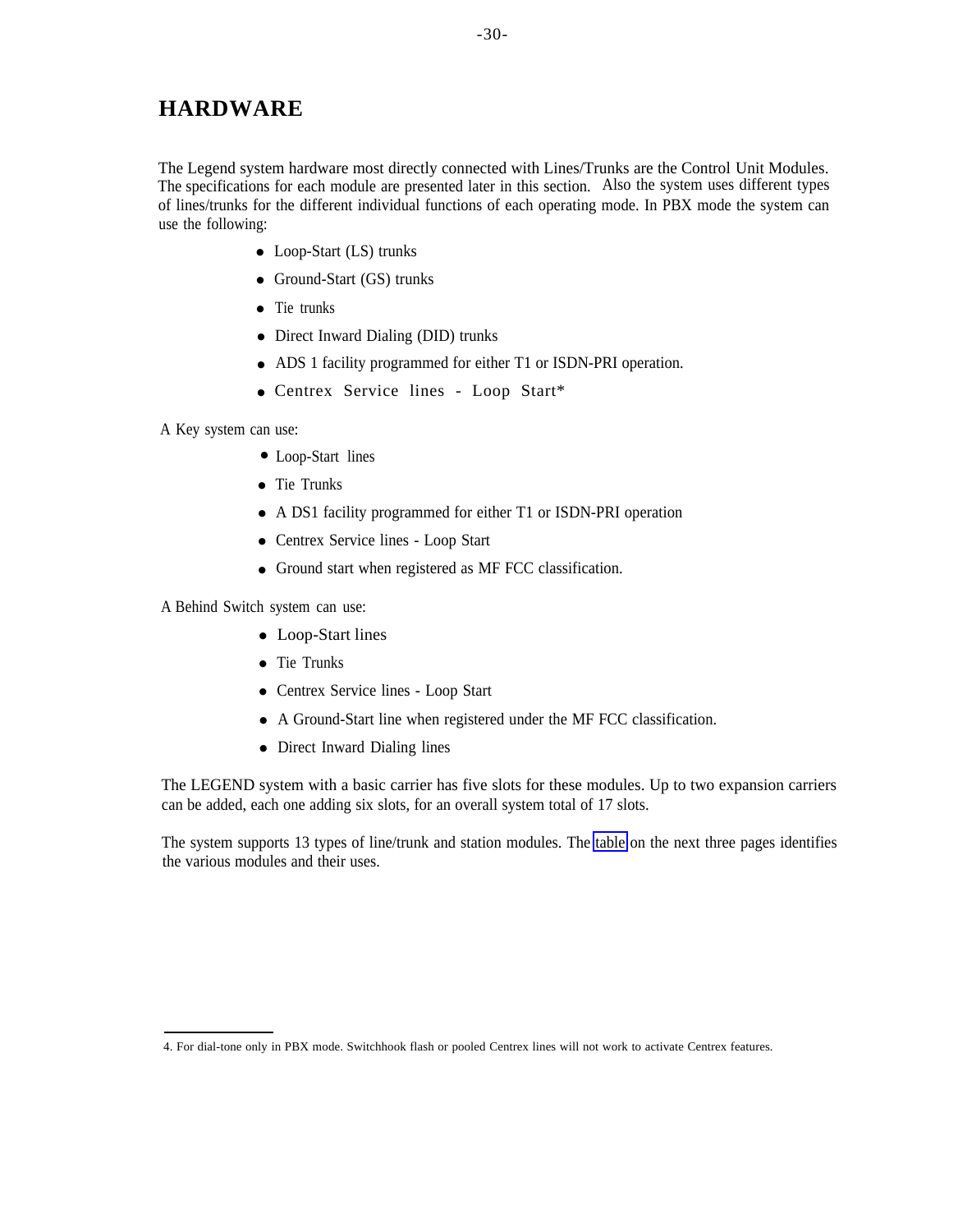<span id="page-32-0"></span>

| LEGEND SYSTEM CONTROL UNIT MODULES |                           |                                                                                                               |                                                                                                                                                                                                                                                                                                                                                                                                                                                                                                                                                                                                                                                                                |
|------------------------------------|---------------------------|---------------------------------------------------------------------------------------------------------------|--------------------------------------------------------------------------------------------------------------------------------------------------------------------------------------------------------------------------------------------------------------------------------------------------------------------------------------------------------------------------------------------------------------------------------------------------------------------------------------------------------------------------------------------------------------------------------------------------------------------------------------------------------------------------------|
| MODULE                             | LINE/TRUNK<br><b>TYPE</b> | STATION TYPE                                                                                                  | <b>SPECIFICATIONS</b>                                                                                                                                                                                                                                                                                                                                                                                                                                                                                                                                                                                                                                                          |
| 008                                | n/a                       | Analog multiline<br>telephone; Call<br>Management System;<br>analog data with<br>a general purpose<br>adapter | Capacity: 8 analog stations<br>Signaling: analog multiline<br>telephone protocol (40 kbps)<br>Loop range: 1000 ft in-building<br>or in-range out-of-building<br>with analog IROB protectors)<br>service only                                                                                                                                                                                                                                                                                                                                                                                                                                                                   |
| 008 MLX                            | n/a                       | MLX telephone; digital<br>data service (the<br>ISDN 7500B Data<br>Module)                                     | Capacity: 8 digital stations,<br>each with 1 or 2 endpoints.<br>including the following station<br>types:<br>*digital voice only<br>*digital voice with Voice<br>Announce to Busy<br>*digital voice and digital data<br>(via ISDN 7500B Data Module)<br>*digital voice and MFM<br>*digital data only (ISDN 7500B<br>Data Module)<br>Signaling: ISDN-BRI S/T<br>protocol (2 64-kbps B channels,<br>one 16-kbps D channel), on a<br>passable bus.<br>Power: 48-VDC phantom power to<br>telephone: 48 VDC over a separate<br>pair (7-8) to an operator DSS console<br>Loop range: 1000 ft. in-building<br>and in-range out-of-building (with<br>MLX IROB protectors) service only |
| 008 OPT                            | n/a                       | on-premises or off-<br>premises single-line<br>telephone                                                      | Capacity 8 T/R stations on<br>2-way voice transmission path<br>with support for telephones with<br>message-waiting LEDs: 2 TTRs<br>Ringing current: 105-Vrms.<br>30-HZ sinusoidal ringing super-<br>imposed cm -48 VDC; a ring<br>generator must be installed in<br>the power supply module of each<br>carrier that has a 008 OPT module.<br>$REN: <1.0$ per port<br>Disconnect signal: 900 ms<br>(T/R short for answering machines,<br>G3 Fax, etc.)<br>Switchhook flash detection<br>300-1200 ms<br>Loop Resistance: Serves 2-wire<br>loops to 1300 ohms, including<br>stations<br>Notice to Telco: Meets FCC<br>Class c                                                     |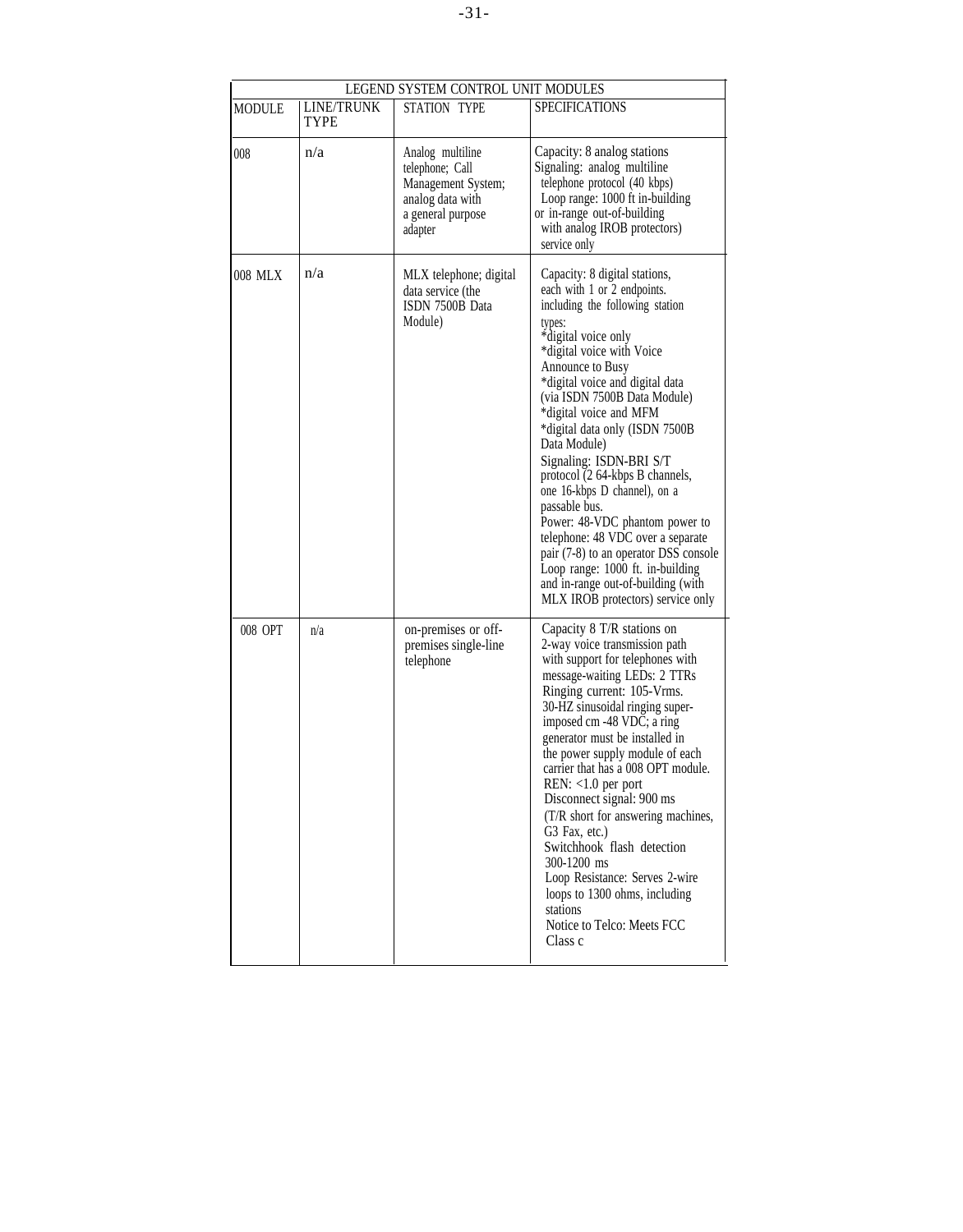| <b>MODULE</b> | LINE/TRUNK<br><b>TYPE</b>                | <b>STATION TYPE</b>                                                                                                                                                                                        | <b>SPECIFICATIONS</b>                                                                                                                                                                                                                                                                                                                                                                                                                                                                                                                       |
|---------------|------------------------------------------|------------------------------------------------------------------------------------------------------------------------------------------------------------------------------------------------------------|---------------------------------------------------------------------------------------------------------------------------------------------------------------------------------------------------------------------------------------------------------------------------------------------------------------------------------------------------------------------------------------------------------------------------------------------------------------------------------------------------------------------------------------------|
| 012 $(T/R)$   | n/a                                      | Single-line telephone;<br>MERLIN attendant;<br><b>MERLIN MAIL Voice</b><br>Messaging System T/R<br>adjunct (such as an<br>answering machine or fax<br>machine); analog data<br>device (such as a<br>modem) | Capacity: 12 T/R stations<br>on 2-way voice transmission path<br>with support for telephones with<br>message-waiting LEDs. 2 TTRs<br>Power: 21-VDC, 600-ohm<br>battery source<br>Ringing current: 105-Vrms,<br>30-Hz sinusoidal ringing<br>superimposed on -48 VDC; a ring<br>generator must be installed<br>in the power supply module of<br>each carrier that has a 012<br>module<br>$REN: <1.0$ per port<br>Disconnect signal: 900 ms<br>(T/R short for answering<br>machines, G3 Fax etc)<br>Switchhook flash detection:<br>300-1200 ms |
| 100D DSI      | T-1 or PRI                               | n/a                                                                                                                                                                                                        | Capacity: 24 lines/trunks<br>for voice and analog data or 23<br>lines/trunks for voice and data<br>with 1 channel used for signaling.<br>Mode: multiplexes 24 or 23<br>line/trunks into 1 facility and<br>demultiplexes 1 facility into 23<br>or 24 lines/trunks<br>speed: Up to 64 kbps<br>Signalling: DS1 over 4-wire;<br>T-1 uses robbed-bit or common<br>channel; PRI has ISDN-PRI<br>$(23B + 1 D)$                                                                                                                                     |
| $400/TTR*$    | Loop-start<br>and TTR                    | Power failure transfer<br>(PFT) telephone                                                                                                                                                                  | Capacity: 4 lines/trunks.<br>4 TTRs. 1 PFT telephone<br>Signaling: Loop-start                                                                                                                                                                                                                                                                                                                                                                                                                                                               |
| 400 E&M       | Tie trunk                                | n/a                                                                                                                                                                                                        | Capacity: 4 tie lines<br>Method of completion:<br>automatic start, immediate-start.<br>wink-start, or delay-did-start<br>Signaling: E&M type IS.<br>type 1C. type 5                                                                                                                                                                                                                                                                                                                                                                         |
| 400 GS/LS/TTR | Loop-start or<br>ground-start and<br>TTR | PFT telephone; button<br>needed for ground-sun<br>PFT telephone                                                                                                                                            | Capacity: 4 lines/trunks,<br>4 TTRs, 1 PFT telephone<br>signaling: Loop-start or<br>ground-start, optioned per port                                                                                                                                                                                                                                                                                                                                                                                                                         |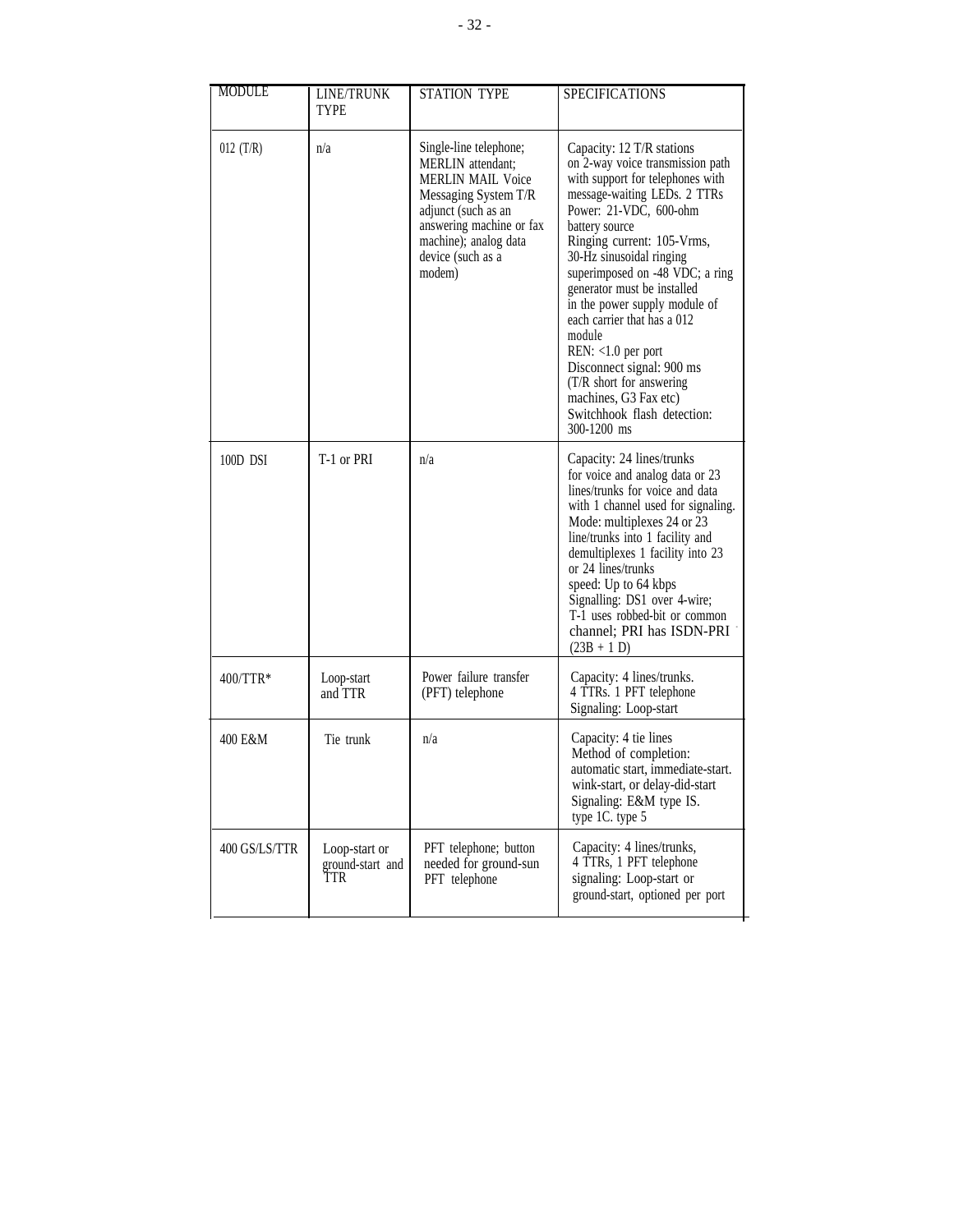| <b>MODULE</b> | LINE/TRUNK<br><b>TYPE</b>     | STATION TYPE                                                               | <b>SPECIFICATIONS</b>                                                                                                                                                                                                                                                                                                  |
|---------------|-------------------------------|----------------------------------------------------------------------------|------------------------------------------------------------------------------------------------------------------------------------------------------------------------------------------------------------------------------------------------------------------------------------------------------------------------|
| 408*          | L00p-start                    | Analog multiline<br>telephone; Call<br>Management System;<br>PFT telephone | Capacity: 4 lines/trunks, 8 stations.<br><b>IPFT</b> telephone<br>Station signaling: analog multiline<br>telephone (40 kbps)<br>Line/trunk signaling: Loop-start line/<br>trunk: analog voice<br>Loop range: 1000 ft in-building and<br>in-range out-of-building (with analog IROB<br>protectors) service only         |
| $408$ GS/LS   | Loop-start or<br>ground-start | Analog multiline telephone;<br>Call Management System:<br>PFT telephone    | Capacity: 4 lines/trunks, 8 stations.<br>1 PFT telephone<br>Station signaling: analog multiline<br>telephone (40 kbps)<br>Line/trunk signaling: Loop-start line/<br>trunk (optional per port): voice<br>Loop range: 1000 ft. in-building and<br>in-range out-of-building (with analog IROB<br>protectors) service only |
| $800*$        | Loop-start                    | PFT telephone                                                              | Capacity: 8 lines/trunks, 2 PFT<br>telephones<br>Signaling: R loop-start                                                                                                                                                                                                                                               |
| 800 DID       | Direct Inward<br>Dialing      | n/a                                                                        | Capacity: 8 trunks. 2 TTRs<br>Transmission: incoming calls only;<br>2-way (l-pair) fixed impedance to DID<br>trunks; no outgoing calls<br>Signaling loop-reverse battery;<br>wink-start or immediate start; accepts<br>touch-tone dialing                                                                              |
| 800 GS/LS     | Loop-start or<br>ground-start | PFT telephone; button<br>needed for Ground-start PFR                       | Capacity: 8 lines/trunks. 2 PFT<br>telephones<br>Signaling Loop-start or ground-start                                                                                                                                                                                                                                  |

\* Note: Although these MERLIN II module are supported in the MERLIN LEGEND Communications System. the 400 GS/LS. 408 GS/LS. and the 800 GS/LS are the recommended modules for use in the LEGEND system.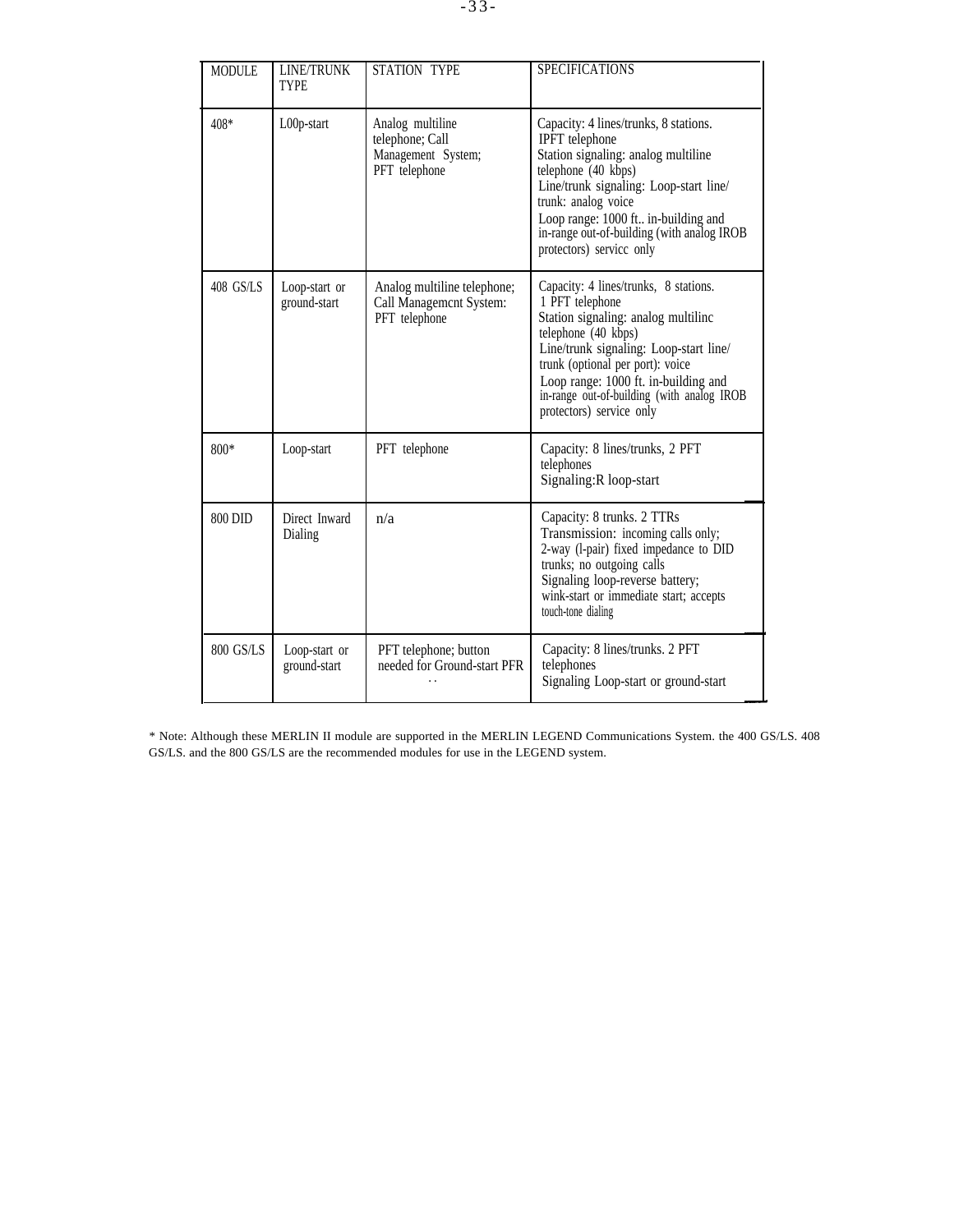This section lists the LEGEND system trunk and off-premises modules and the appropriate PEC and Comcodes. More complete code information can be found in Section A of the Systems Manual (555 -610- 200).

| <b>Line/Station Modules</b> | PEC      | Comcode   |
|-----------------------------|----------|-----------|
| 100D DS1 module             | 61491    | 105461560 |
| 400 E&M module              | 8303-200 | 105311401 |
| 400 GS/LS/TTR module        | 61483    | 105627988 |
| 400 (TTR)                   | 61379    | 105408892 |
| 408 LS ATL module           | 61482    | 105512495 |
| 408 GS/LS ATL module        | 61481    | 106064678 |
| 800 DID module              | 61488    | 105628002 |
| 800 GS/LS module            | 61484    | 105627996 |
| 800 LS module               | 61384    | 105351100 |
| 008 OPT module              | 61489    | 106387525 |
| 008 ATL module              | 61485    | 105351092 |
| 008 MLX module              | 61486    | 105628010 |
| 012 Basic Tel               | 61487    | 106397631 |

#### **Reusable Modules from Merlin II (R3)**

The following modules used in Merlin II Release 3 system can also be used in the Legend system.

- 391A Power supply module (39lA1 recommended; found in later MERLIN II R3s)
- 800 Line/trunk module
- 400 Line/trunk module
- 400 E&M line/trunk module
- 012 Basic telephone module
- 008 Analog station module
- 408 Analog line/trunk & station module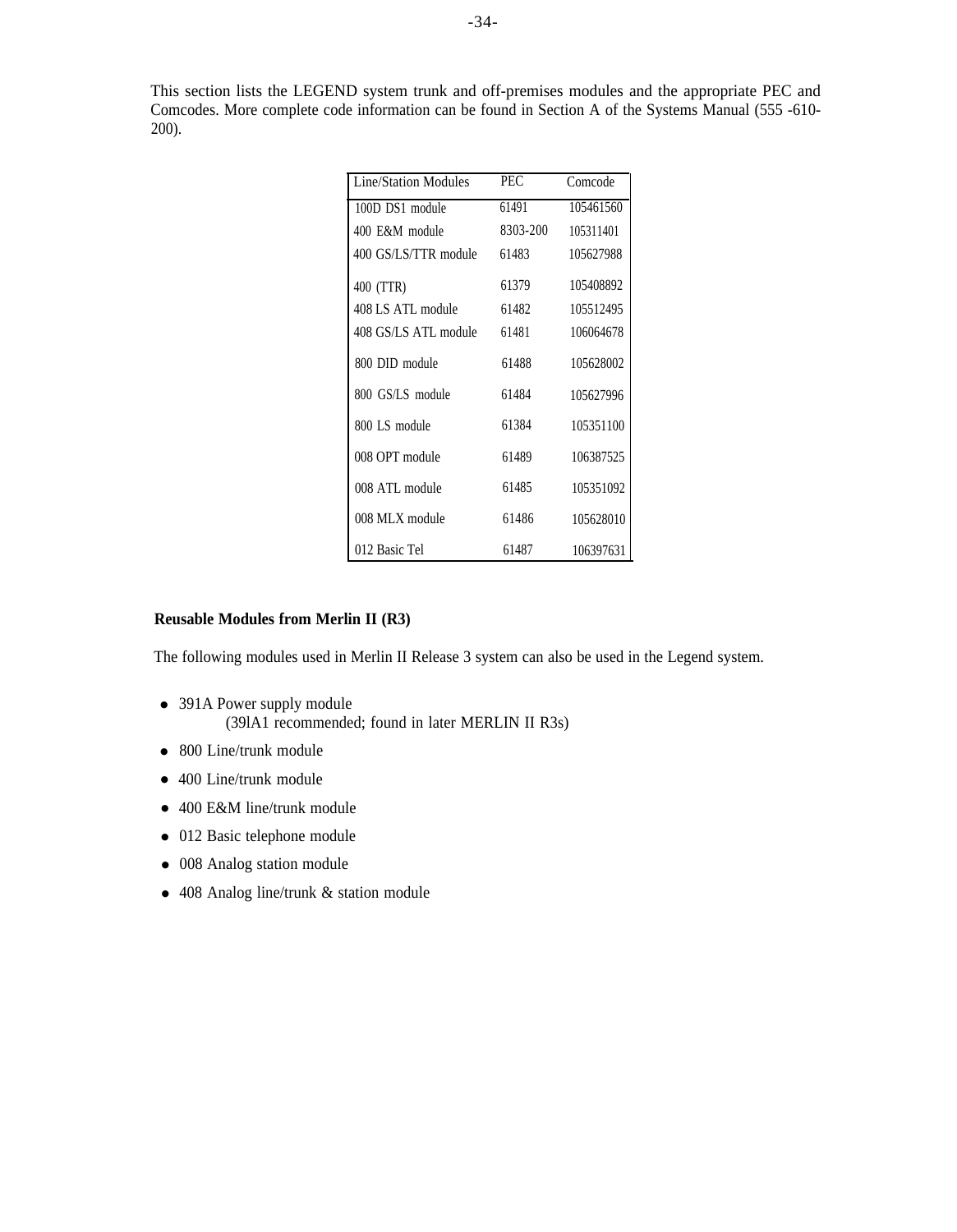#### <span id="page-36-0"></span>**ADMINISTRATION**

To properly administer a MERLIN LEGEND system at the time of initialization requires that care be taken during the planning phase of the sales activity. This is especially true if the system is to connect to a number of different trunks and lines, such as DID, Tie, or ISDN. in addition to using local CO Loop-start and Ground-start lines. To assist in the planning of the system, sample, filled-in copies of the planning/administration forms are available. They can be found in the LEGEND PBX System Planning Manual (555-610-113), and the Key System Planning Manual (555-610- 112). These forms should be reviewed before starting to complete an actual set of forms for customers' systems.

Also, keep in mind, that any MERLIN LEGEND CS configuration that requires the use of T-1 and/or PRI trunks, must be reviewed by the NSAC. The Planning Manuals contain directions for sending the appropriate forms to the NSAC.

#### **CONSIDERATIONS**

Special care must be taken when planning and ordering trunks and lines for the MERLIN LEGEND CS. The most important aspect which the planner must keep in mind is that it is critical to investigate what services the local interconnect company can provide. For example, if a Behind Switch system is to be connected to a telephone company Centrex switch, the Central Office must be able to provide Loop Start lines capable of sending a disconnect signal. Otherwise the Legend system will ultimately hangup as more and more trunks are considered in use because no disconnect signal was received by the system.

Also, keep in mind that the use of Ground Start Centrex lines are not supported by the LEGEND system. So ensure that the CO does not include any GS lines in the block of Centrex lines it assigns to the Legend system.

When consulting with the Central Office regarding Lines and Trunks, also determine the proper timer setting for the disconnect signal from the CO.

When ISDN applications are being considered, the networking should be through an AT&T 4ESS switch (Generic 13 or higher), operated by Network Systems in order for the customer to obtain the largest selection of ISDN services. However, the MERLIN LEGEND Communications System also will operate properly when connected to a telephone company 5ESS switch.